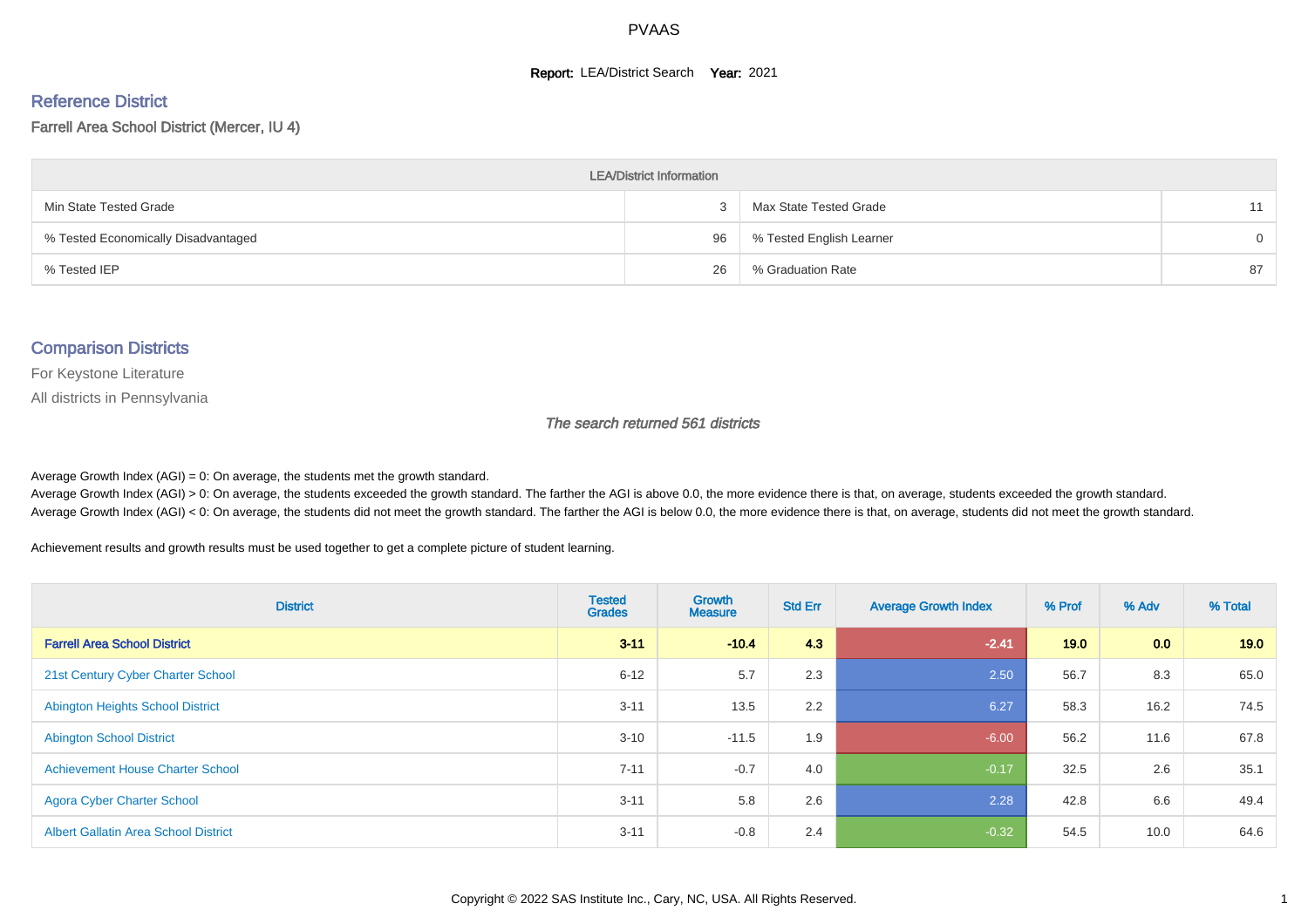| <b>District</b>                          | <b>Tested</b><br><b>Grades</b> | <b>Growth</b><br><b>Measure</b> | <b>Std Err</b> | <b>Average Growth Index</b> | % Prof | % Adv | % Total |
|------------------------------------------|--------------------------------|---------------------------------|----------------|-----------------------------|--------|-------|---------|
| <b>Farrell Area School District</b>      | $3 - 11$                       | $-10.4$                         | 4.3            | $-2.41$                     | 19.0   | 0.0   | 19.0    |
| <b>Aliquippa School District</b>         | $3 - 11$                       | $-9.0$                          | 4.2            | $-2.14$                     | 11.0   | 0.0   | 11.0    |
| <b>Allegheny Valley School District</b>  | $3 - 11$                       | 8.5                             | 3.9            | 2.17                        | 53.1   | 12.2  | 65.3    |
| Allegheny-Clarion Valley School District | $3 - 10$                       | 7.8                             | 4.7            | 1.65                        | 53.3   | 3.3   | 56.7    |
| <b>Allentown City School District</b>    | $3 - 12$                       | 5.3                             | 1.4            | 3.88                        | 25.3   | 2.7   | 28.0    |
| <b>Altoona Area School District</b>      | $3 - 12$                       | 3.3                             | 1.6            | 1.99                        | 47.7   | 8.2   | 55.9    |
| Ambridge Area School District            | $3 - 12$                       | 9.1                             | 2.6            | 3.46                        | 50.4   | 10.7  | 61.1    |
| <b>Annville-Cleona School District</b>   | $3 - 12$                       | $-12.1$                         | 2.7            | $-4.46$                     | 34.9   | 7.8   | 42.6    |
| <b>Antietam School District</b>          | $3 - 10$                       | $-4.3$                          | 3.8            | $-1.13$                     | 36.4   | 5.4   | 41.8    |
| <b>Apollo-Ridge School District</b>      | $3 - 12$                       | $-4.7$                          | 3.7            | $-1.24$                     | 50.0   | 10.0  | 60.0    |
| <b>Armstrong School District</b>         | $3 - 11$                       | 2.6                             | 1.7            | 1.53                        | 51.5   | 6.1   | 57.6    |
| <b>Athens Area School District</b>       | $3 - 11$                       | 1.6                             | 2.5            | 0.64                        | 46.9   | 7.6   | 54.5    |
| <b>Austin Area School District</b>       | $3 - 11$                       | $-5.7$                          | 6.4            | $-0.90$                     | 33.3   | 5.6   | 38.9    |
| <b>Avella Area School District</b>       | $3 - 12$                       | $-0.3$                          | 4.7            | $-0.05$                     | 49.3   | 14.5  | 63.8    |
| <b>Avon Grove Charter School</b>         | $3 - 11$                       | 9.0                             | 2.9            | 3.13                        | 58.8   | 16.7  | 75.5    |
| <b>Avon Grove School District</b>        | $3 - 10$                       | 10.0                            | 1.6            | 6.26                        | 56.3   | 18.6  | 74.9    |
| <b>Avonworth School District</b>         | $3 - 10$                       | $-12.6$                         | 3.1            | $-4.01$                     | 59.8   | 4.6   | 64.4    |
| <b>Bald Eagle Area School District</b>   | $3 - 11$                       | $-2.1$                          | 2.7            | $-0.75$                     | 48.4   | 9.4   | 57.7    |
| <b>Baldwin-Whitehall School District</b> | $3 - 11$                       | 1.8                             | 1.9            | 0.94                        | 58.6   | 8.6   | 67.1    |
| <b>Bangor Area School District</b>       | $3 - 12$                       | $-0.9$                          | 2.0            | $-0.43$                     | 44.3   | 4.7   | 49.0    |
| <b>Beaver Area School District</b>       | $3 - 10$                       | 4.7                             | 2.4            | 1.94                        | 57.4   | 16.8  | 74.2    |
| <b>Bedford Area School District</b>      | $3 - 11$                       | 2.5                             | 2.6            | 0.93                        | 48.5   | 10.0  | 58.5    |
| <b>Belle Vernon Area School District</b> | $3 - 11$                       | 6.5                             | 2.6            | 2.44                        | 55.6   | 11.1  | 66.7    |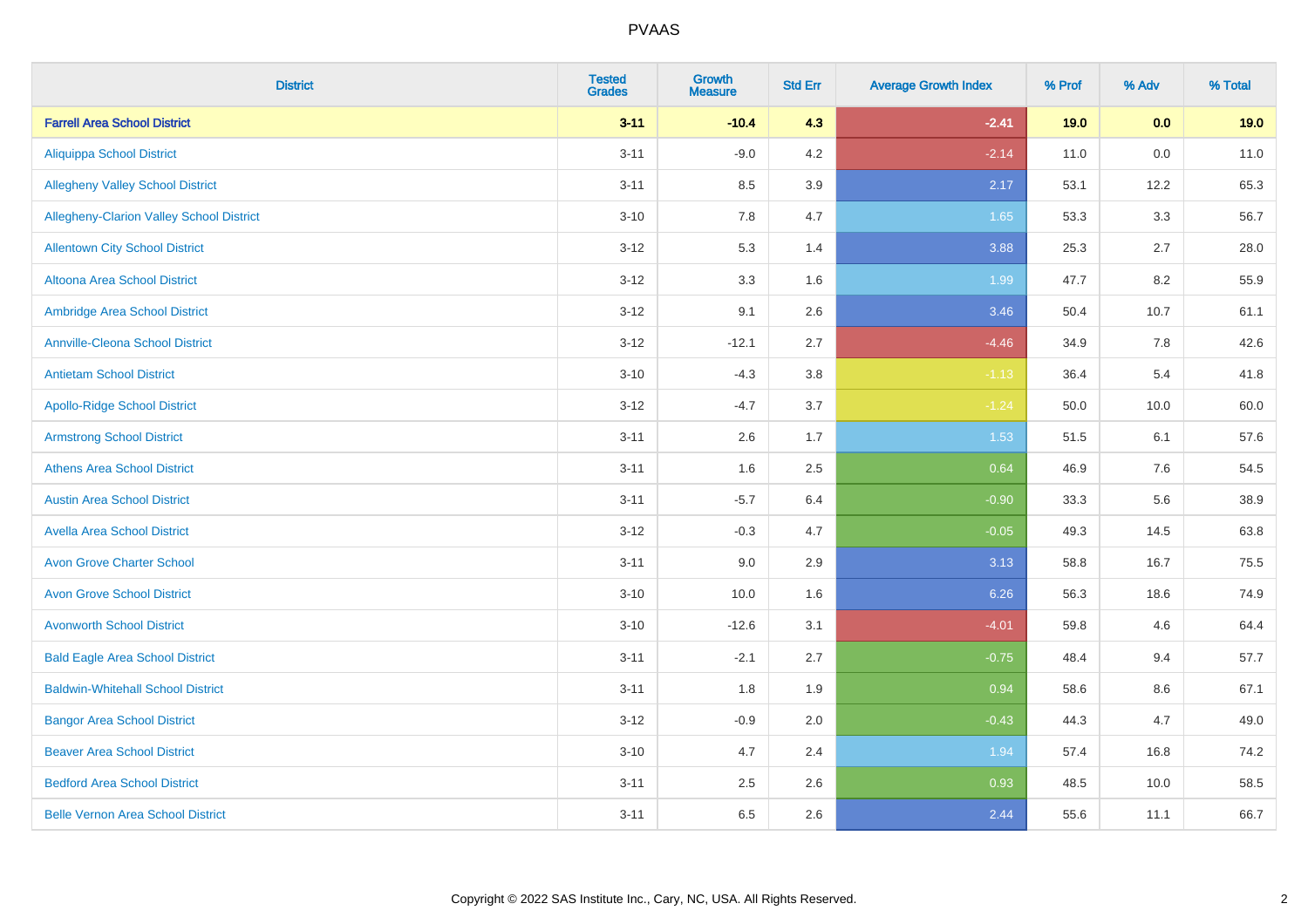| <b>District</b>                              | <b>Tested</b><br><b>Grades</b> | <b>Growth</b><br><b>Measure</b> | <b>Std Err</b> | <b>Average Growth Index</b> | % Prof | % Adv | % Total |
|----------------------------------------------|--------------------------------|---------------------------------|----------------|-----------------------------|--------|-------|---------|
| <b>Farrell Area School District</b>          | $3 - 11$                       | $-10.4$                         | 4.3            | $-2.41$                     | 19.0   | 0.0   | 19.0    |
| <b>Bellefonte Area School District</b>       | $3 - 11$                       | $-0.4$                          | 2.2            | $-0.17$                     | 47.6   | 10.6  | 58.2    |
| <b>Bellwood-Antis School District</b>        | $3 - 10$                       | $-1.2$                          | 3.2            | $-0.39$                     | 55.1   | 10.1  | 65.2    |
| <b>Belmont Charter School</b>                | $3 - 10$                       | 16.0                            | 6.5            | 2.45                        | 64.3   | 0.0   | 64.3    |
| <b>Bensalem Township School District</b>     | $3 - 11$                       | 1.6                             | 1.6            | 0.98                        | 38.8   | 8.3   | 47.1    |
| <b>Benton Area School District</b>           | $3 - 10$                       | $-9.7$                          | 4.5            | $-2.18$                     | 43.2   | 5.4   | 48.6    |
| <b>Bentworth School District</b>             | $3 - 11$                       | $5.7\,$                         | 3.2            | 1.75                        | 44.2   | 19.5  | 63.6    |
| <b>Berlin Brothersvalley School District</b> | $3 - 11$                       | 4.0                             | 4.2            | 0.96                        | 48.8   | 14.0  | 62.8    |
| <b>Bermudian Springs School District</b>     | $3 - 11$                       | $-5.5$                          | 2.9            | $-1.94$                     | 56.4   | 6.8   | 63.2    |
| <b>Berwick Area School District</b>          | $3 - 11$                       | $-9.3$                          | 2.6            | $-3.59$                     | 42.1   | 5.5   | 47.6    |
| <b>Bethel Park School District</b>           | $3 - 11$                       | 5.6                             | 1.8            | 3.18                        | 65.3   | 18.6  | 83.9    |
| <b>Bethlehem Area School District</b>        | $3 - 11$                       | 9.3                             | 1.1            | 8.15                        | 44.7   | 12.0  | 56.7    |
| <b>Bethlehem-Center School District</b>      | $3 - 10$                       | 8.1                             | 3.3            | 2.46                        | 35.1   | 1.4   | 36.5    |
| <b>Big Beaver Falls Area School District</b> | $3 - 11$                       | $-3.9$                          | 3.3            | $-1.18$                     | 34.1   | 3.5   | 37.6    |
| <b>Big Spring School District</b>            | $3 - 11$                       | $-9.8$                          | 2.4            | $-4.00$                     | 38.6   | 8.9   | 47.5    |
| <b>Blackhawk School District</b>             | $3 - 11$                       | 4.7                             | 2.3            | 2.01                        | 55.8   | 8.8   | 64.6    |
| <b>Blacklick Valley School District</b>      | $3 - 11$                       | 8.0                             | 4.3            | 1.85                        | 34.1   | 0.0   | 34.1    |
| <b>Blairsville-Saltsburg School District</b> | $3 - 11$                       | $-8.0$                          | 3.0            | $-2.68$                     | 37.3   | 7.0   | 44.3    |
| <b>Bloomsburg Area School District</b>       | $3 - 10$                       | 0.7                             | 3.0            | 0.23                        | 55.9   | 11.8  | 67.6    |
| <b>Blue Mountain School District</b>         | $3 - 10$                       | $-5.8$                          | 2.3            | $-2.56$                     | 46.6   | 8.5   | 55.1    |
| <b>Blue Ridge School District</b>            | $3 - 11$                       | $-0.5$                          | 3.6            | $-0.12$                     | 44.6   | 3.1   | 47.7    |
| <b>Boyertown Area School District</b>        | $3 - 11$                       | $-4.7$                          | 1.5            | $-3.17$                     | 55.2   | 11.3  | 66.5    |
| <b>Bradford Area School District</b>         | $3 - 12$                       | $-9.3$                          | 2.4            | $-3.87$                     | 45.8   | 8.3   | 54.2    |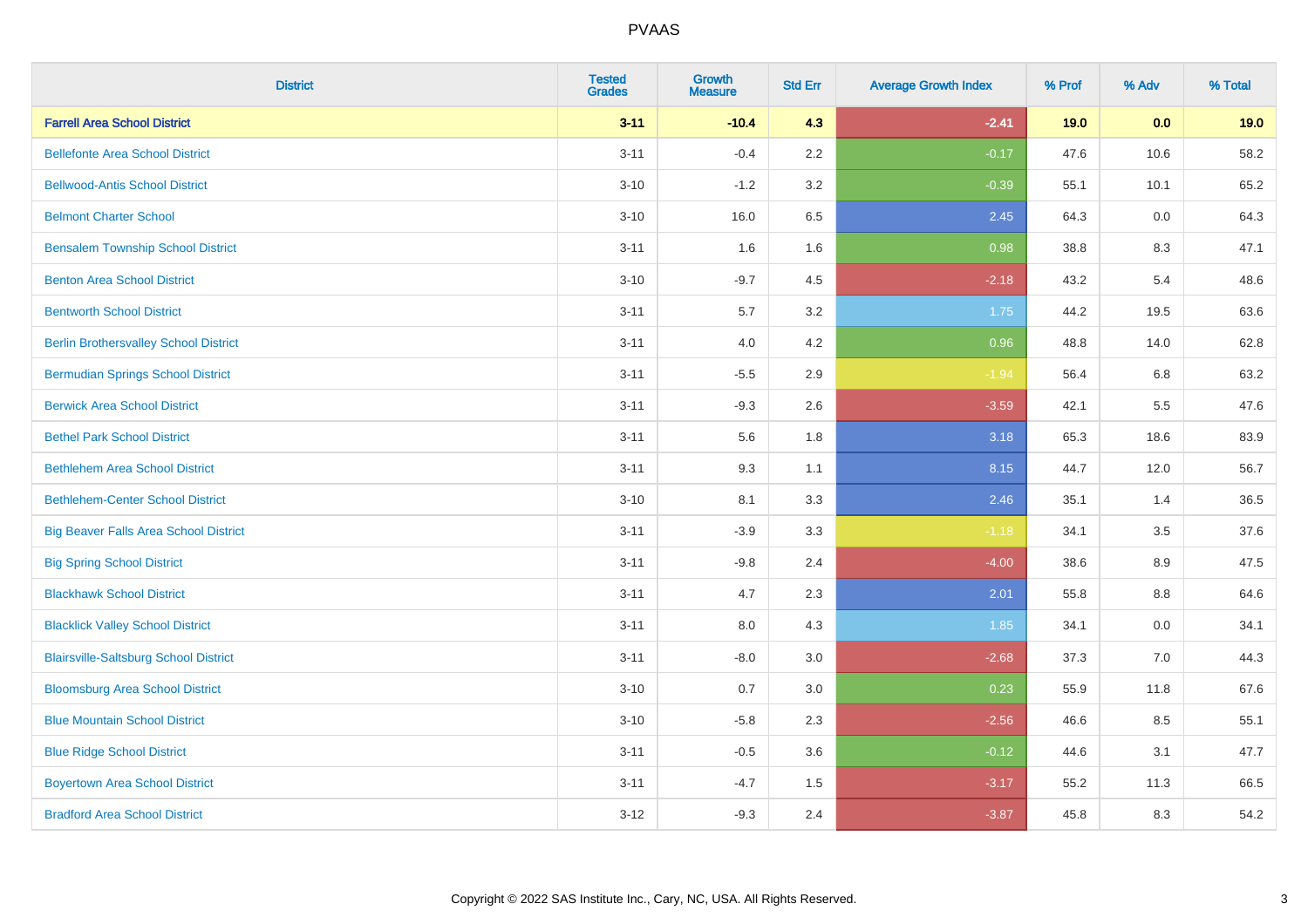| <b>District</b>                                 | <b>Tested</b><br><b>Grades</b> | <b>Growth</b><br><b>Measure</b> | <b>Std Err</b> | <b>Average Growth Index</b> | % Prof | % Adv   | % Total |
|-------------------------------------------------|--------------------------------|---------------------------------|----------------|-----------------------------|--------|---------|---------|
| <b>Farrell Area School District</b>             | $3 - 11$                       | $-10.4$                         | 4.3            | $-2.41$                     | 19.0   | 0.0     | 19.0    |
| <b>Brandywine Heights Area School District</b>  | $3 - 11$                       | $-4.9$                          | 2.7            | $-1.81$                     | 49.2   | 8.2     | 57.4    |
| <b>Brentwood Borough School District</b>        | $3 - 11$                       | $-5.3$                          | 3.0            | $-1.72$                     | 52.0   | 6.1     | 58.2    |
| <b>Bristol Borough School District</b>          | $3 - 12$                       | $-4.3$                          | 3.4            | $-1.27$                     | 39.7   | 1.3     | 41.0    |
| <b>Bristol Township School District</b>         | $3 - 11$                       | $-13.9$                         | 2.0            | $-7.05$                     | 31.0   | 3.7     | 34.7    |
| <b>Brockway Area School District</b>            | $3 - 11$                       | 0.6                             | 3.6            | 0.16                        | 49.2   | 7.7     | 56.9    |
| <b>Brookville Area School District</b>          | $3 - 11$                       | 6.9                             | 3.0            | 2.30                        | 55.2   | 15.6    | 70.8    |
| <b>Brownsville Area School District</b>         | $3 - 12$                       | $-7.2$                          | 3.9            | $-1.83$                     | 34.4   | 6.1     | 40.5    |
| <b>Bucks County Technical High School</b>       | $9 - 10$                       | $-12.0$                         | 2.5            | $-4.84$                     | 35.9   | 3.2     | 39.2    |
| <b>Burgettstown Area School District</b>        | $3 - 11$                       | $-2.1$                          | 3.4            | $-0.62$                     | 50.0   | 1.4     | 51.4    |
| <b>Burrell School District</b>                  | $3 - 11$                       | 4.5                             | 3.1            | 1.48                        | 58.5   | 13.8    | 72.3    |
| <b>Butler Area School District</b>              | $3 - 11$                       | $-6.5$                          | 1.5            | $-4.26$                     | 42.5   | 9.4     | 51.9    |
| California Area School District                 | $3 - 10$                       | $-7.3$                          | 3.6            | $-2.02$                     | 42.6   | 9.8     | 52.5    |
| <b>Cambria Heights School District</b>          | $3 - 10$                       | $-4.1$                          | 3.1            | $-1.32$                     | 51.0   | $6.0\,$ | 57.0    |
| <b>Camp Hill School District</b>                | $3 - 12$                       | 2.3                             | 3.0            | 0.78                        | 53.6   | 17.5    | 71.1    |
| Canon-Mcmillan School District                  | $3 - 11$                       | $-0.8$                          | 1.6            | $-0.50$                     | 58.7   | 15.9    | 74.6    |
| <b>Canton Area School District</b>              | $3 - 11$                       | $-5.5$                          | 3.2            | $-1.75$                     | 40.7   | 2.3     | 43.0    |
| Capital Area School for the Arts Charter School | $9 - 11$                       | 5.8                             | 4.1            | 1.39                        | 59.3   | 18.6    | 78.0    |
| <b>Carbon Career &amp; Technical Institute</b>  | $9 - 11$                       | $-5.7$                          | 3.6            | $-1.59$                     | 34.5   | 1.2     | 35.7    |
| <b>Carbondale Area School District</b>          | $3 - 10$                       | 7.4                             | 3.3            | 2.25                        | 56.6   | 2.6     | 59.2    |
| <b>Carlisle Area School District</b>            | $3 - 11$                       | $-5.3$                          | 1.9            | $-2.81$                     | 54.0   | 6.3     | 60.3    |
| <b>Carlynton School District</b>                | $3 - 11$                       | 7.3                             | 3.3            | 2.22                        | 41.0   | 10.5    | 51.6    |
| <b>Carmichaels Area School District</b>         | $3 - 10$                       | $-9.3$                          | 3.3            | $-2.81$                     | 35.1   | 1.4     | 36.5    |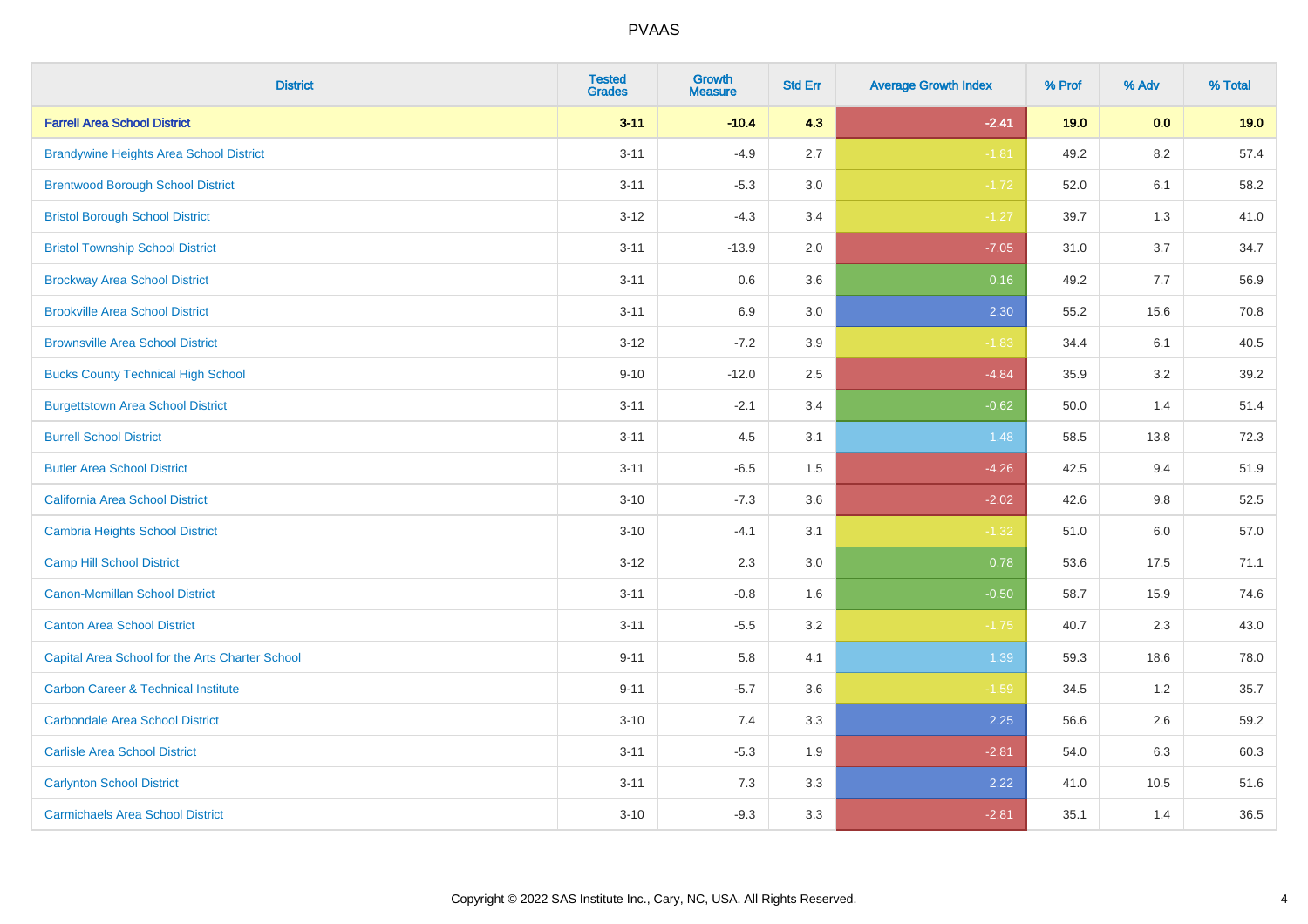| <b>District</b>                                         | <b>Tested</b><br><b>Grades</b> | <b>Growth</b><br><b>Measure</b> | <b>Std Err</b> | <b>Average Growth Index</b> | % Prof | % Adv   | % Total |
|---------------------------------------------------------|--------------------------------|---------------------------------|----------------|-----------------------------|--------|---------|---------|
| <b>Farrell Area School District</b>                     | $3 - 11$                       | $-10.4$                         | 4.3            | $-2.41$                     | 19.0   | 0.0     | 19.0    |
| Catasauqua Area School District                         | $3 - 12$                       | $-12.1$                         | 3.0            | $-4.00$                     | 36.8   | 7.6     | 44.3    |
| <b>Centennial School District</b>                       | $3 - 10$                       | 7.1                             | 1.7            | 4.29                        | 50.1   | 8.7     | 58.9    |
| Center For Student Learning Charter School At Pennsbury | $6 - 12$                       | $-2.9$                          | 6.1            | $-0.47$                     | 42.9   | 0.0     | 42.9    |
| <b>Central Bucks School District</b>                    | $3 - 11$                       | 1.6                             | 0.9            | 1.66                        | 63.0   | 16.8    | 79.8    |
| <b>Central Cambria School District</b>                  | $3 - 11$                       | $3.0\,$                         | 2.5            | 1.17                        | 56.2   | 9.7     | 66.0    |
| <b>Central Columbia School District</b>                 | $3 - 12$                       | $-4.8$                          | 2.6            | $-1.86$                     | 53.7   | 14.8    | 68.5    |
| <b>Central Dauphin School District</b>                  | $3 - 11$                       | 4.4                             | 1.3            | 3.32                        | 53.3   | 7.4     | 60.7    |
| <b>Central Fulton School District</b>                   | $3 - 11$                       | $-0.5$                          | 3.5            | $-0.14$                     | 51.4   | 8.6     | 60.0    |
| <b>Central Greene School District</b>                   | $3 - 11$                       | $-1.6$                          | 2.8            | $-0.55$                     | 54.2   | $2.8\,$ | 57.0    |
| <b>Central Valley School District</b>                   | $3 - 10$                       | 4.8                             | 2.4            | 1.98                        | 56.9   | 9.0     | 65.9    |
| <b>Central York School District</b>                     | $3-12$                         | 12.3                            | 1.7            | 7.20                        | 55.5   | 11.5    | 67.0    |
| <b>Chambersburg Area School District</b>                | $3 - 11$                       | $-9.5$                          | 1.3            | $-7.20$                     | 42.7   | 8.6     | 51.4    |
| <b>Charleroi School District</b>                        | $3 - 11$                       | $-2.6$                          | 3.0            | $-0.86$                     | 55.7   | 7.4     | 63.1    |
| <b>Chartiers Valley School District</b>                 | $3 - 11$                       | $-1.7$                          | 2.0            | $-0.81$                     | 54.7   | 8.4     | 63.1    |
| <b>Chartiers-Houston School District</b>                | $3 - 10$                       | $-8.6$                          | 3.5            | $-2.41$                     | 59.7   | 4.5     | 64.2    |
| <b>Cheltenham School District</b>                       | $3 - 11$                       | $-1.4$                          | 2.1            | $-0.67$                     | 46.1   | 10.0    | 56.1    |
| <b>Chester Charter Scholars Academy Charter School</b>  | $3-12$                         | 8.4                             | 4.1            | 2.03                        | 23.4   | 0.0     | 23.4    |
| <b>Chester-Upland School District</b>                   | $3 - 11$                       | $-0.3$                          | 2.7            | $-0.09$                     | 13.8   | 0.8     | 14.6    |
| <b>Chestnut Ridge School District</b>                   | $3-12$                         | $-3.4$                          | 2.9            | $-1.17$                     | 46.6   | 5.8     | 52.4    |
| <b>Chichester School District</b>                       | $3 - 11$                       | $-2.7$                          | 2.3            | $-1.17$                     | 44.6   | 6.6     | 51.2    |
| <b>City CHS</b>                                         | $10 - 11$                      | 13.6                            | 2.7            | 5.12                        | 45.8   | 3.0     | 48.8    |
| <b>Clairton City School District</b>                    | $3 - 11$                       | 3.5                             | 3.7            | 0.95                        | 13.4   | 0.0     | 13.4    |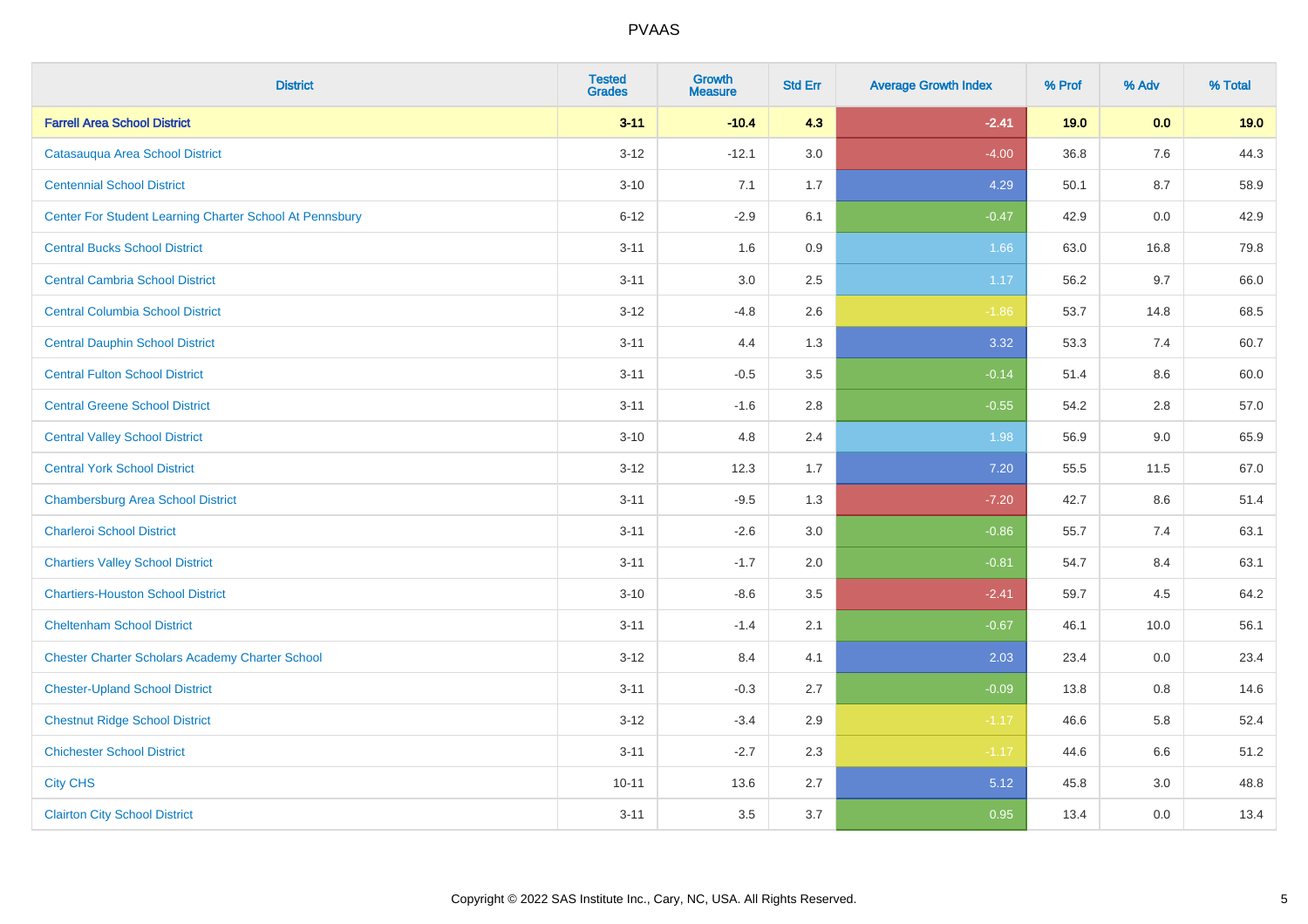| <b>District</b>                                    | <b>Tested</b><br><b>Grades</b> | <b>Growth</b><br><b>Measure</b> | <b>Std Err</b> | <b>Average Growth Index</b> | % Prof | % Adv | % Total |
|----------------------------------------------------|--------------------------------|---------------------------------|----------------|-----------------------------|--------|-------|---------|
| <b>Farrell Area School District</b>                | $3 - 11$                       | $-10.4$                         | 4.3            | $-2.41$                     | 19.0   | 0.0   | 19.0    |
| <b>Clarion Area School District</b>                | $3 - 11$                       | 10.3                            | 4.1            | 2.51                        | 45.4   | 14.6  | 60.0    |
| <b>Clarion-Limestone Area School District</b>      | $3 - 12$                       | $-2.5$                          | 4.1            | $-0.60$                     | 56.8   | 6.8   | 63.6    |
| <b>Claysburg-Kimmel School District</b>            | $3 - 11$                       | $-5.7$                          | 4.0            | $-1.42$                     | 42.9   | 8.2   | 51.0    |
| <b>Clearfield Area School District</b>             | $3 - 10$                       | $-9.4$                          | 2.6            | $-3.56$                     | 43.0   | 3.1   | 46.1    |
| <b>Coatesville Area School District</b>            | $3 - 11$                       | $-4.4$                          | 1.7            | $-2.62$                     | 36.3   | 4.2   | 40.5    |
| <b>Cocalico School District</b>                    | $3 - 11$                       | 10.6                            | 2.0            | 5.18                        | 50.8   | 14.1  | 64.8    |
| <b>Collegium Charter School</b>                    | $3 - 10$                       | 5.9                             | 2.5            | 2.33                        | 38.1   | 7.9   | 46.0    |
| <b>Colonial School District</b>                    | $3 - 11$                       | 14.0                            | 1.7            | 8.21                        | 60.2   | 19.6  | 79.8    |
| <b>Columbia Borough School District</b>            | $3 - 12$                       | $-3.1$                          | 3.5            | $-0.89$                     | 29.5   | 1.9   | 31.4    |
| Columbia-Montour AVTS                              | $9 - 10$                       | $-12.5$                         | 3.0            | $-4.16$                     | 22.3   | 0.6   | 22.9    |
| <b>Commodore Perry School District</b>             | $3 - 11$                       | 3.2                             | 5.5            | 0.58                        | 58.3   | 0.0   | 58.3    |
| <b>Commonwealth Charter Academy Charter School</b> | $3 - 10$                       | 9.1                             | 1.9            | 4.90                        | 47.2   | 9.1   | 56.3    |
| Community Academy Of Philadelphia Charter School   | $3 - 11$                       | 5.8                             | 2.7            | 2.12                        | 26.7   | 0.9   | 27.6    |
| Conemaugh Township Area School District            | $3 - 12$                       | $-3.7$                          | 3.4            | $-1.09$                     | 53.8   | 17.6  | 71.4    |
| <b>Conemaugh Valley School District</b>            | $3 - 12$                       | $-3.2$                          | 4.1            | $-0.78$                     | 48.2   | 5.6   | 53.7    |
| <b>Conestoga Valley School District</b>            | $3 - 11$                       | 8.7                             | 1.8            | 4.69                        | 60.3   | 13.5  | 73.8    |
| <b>Conewago Valley School District</b>             | $3 - 12$                       | $-0.9$                          | 2.0            | $-0.45$                     | 51.7   | 9.6   | 61.3    |
| <b>Conneaut School District</b>                    | $3 - 12$                       | $-7.5$                          | 2.6            | $-2.91$                     | 38.4   | 7.4   | 45.8    |
| <b>Connellsville Area School District</b>          | $3 - 11$                       | 6.1                             | 2.0            | 3.05                        | 45.4   | 7.8   | 53.2    |
| <b>Conrad Weiser Area School District</b>          | $3 - 11$                       | 3.6                             | 2.2            | 1.63                        | 52.1   | 2.1   | 54.2    |
| <b>Cornell School District</b>                     | $3 - 11$                       | $-1.6$                          | 5.0            | $-0.32$                     | 33.8   | 1.5   | 35.4    |
| <b>Cornwall-Lebanon School District</b>            | $3 - 11$                       | 8.3                             | 1.6            | 5.08                        | 47.2   | 8.4   | 55.6    |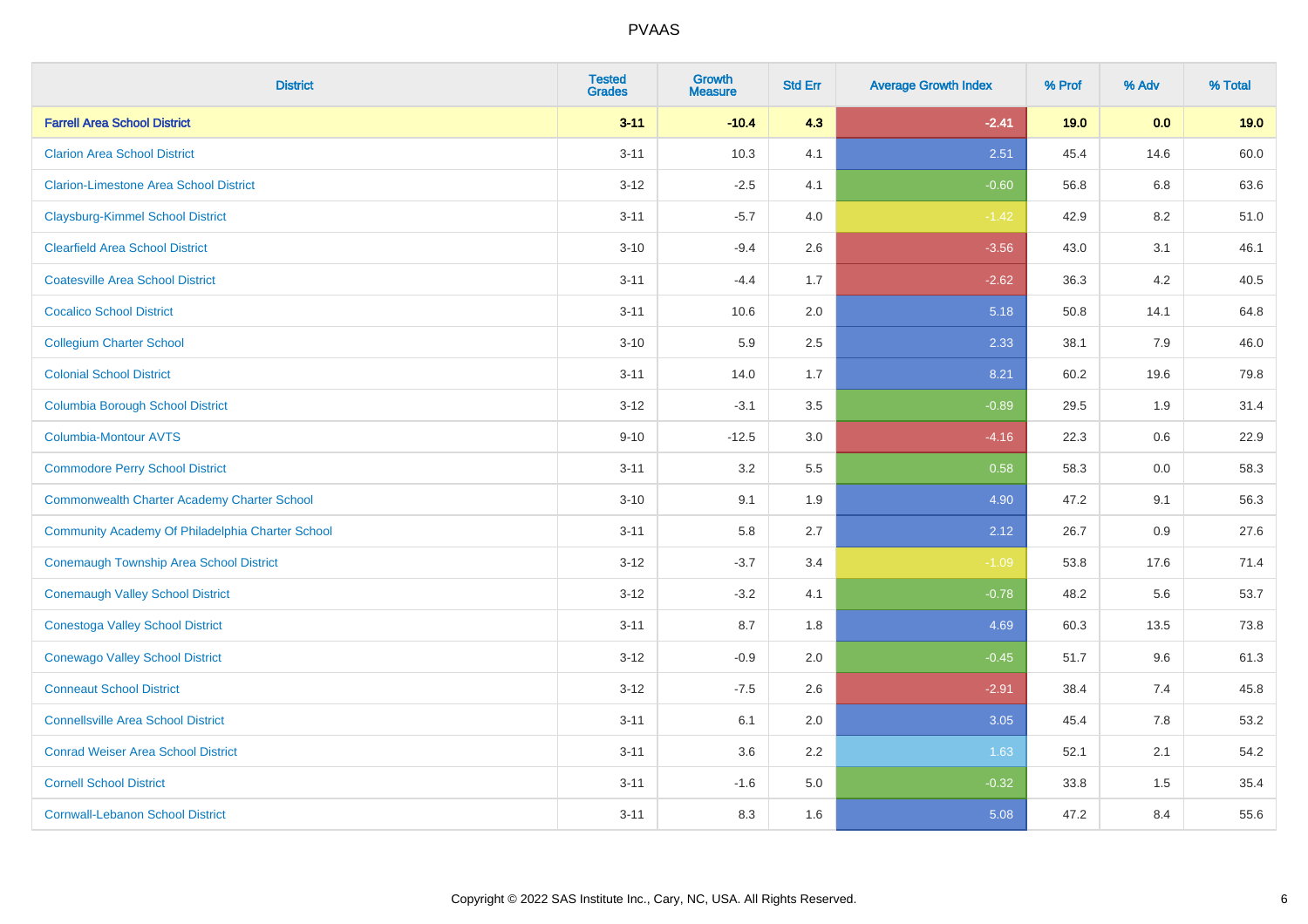| <b>District</b>                          | <b>Tested</b><br><b>Grades</b> | <b>Growth</b><br><b>Measure</b> | <b>Std Err</b> | <b>Average Growth Index</b> | % Prof | % Adv   | % Total |
|------------------------------------------|--------------------------------|---------------------------------|----------------|-----------------------------|--------|---------|---------|
| <b>Farrell Area School District</b>      | $3 - 11$                       | $-10.4$                         | 4.3            | $-2.41$                     | 19.0   | 0.0     | 19.0    |
| <b>Corry Area School District</b>        | $3 - 11$                       | $-5.3$                          | 2.6            | $-2.03$                     | 38.5   | 6.0     | 44.5    |
| <b>Coudersport Area School District</b>  | $3 - 11$                       | 7.7                             | 3.7            | 2.06                        | 55.7   | 8.2     | 63.9    |
| <b>Council Rock School District</b>      | $3 - 11$                       | 8.9                             | 1.2            | 7.65                        | 62.8   | 16.6    | 79.4    |
| <b>Cranberry Area School District</b>    | $3 - 12$                       | 9.2                             | 3.0            | 3.04                        | 47.5   | 10.2    | 57.6    |
| <b>Crawford Central School District</b>  | $3 - 11$                       | $-4.7$                          | 2.2            | $-2.15$                     | 40.6   | 10.5    | 51.1    |
| <b>Crestwood School District</b>         | $3 - 11$                       | $-0.4$                          | 2.4            | $-0.17$                     | 57.4   | 17.0    | 74.4    |
| <b>Cumberland Valley School District</b> | $3 - 12$                       | 18.5                            | 1.3            | 14.64                       | 60.7   | 23.4    | 84.1    |
| <b>Curwensville Area School District</b> | $3 - 11$                       | $-27.9$                         | 4.1            | $-6.72$                     | 42.5   | 4.1     | 46.6    |
| <b>Dallas School District</b>            | $3 - 11$                       | $-2.5$                          | 2.2            | $-1.12$                     | 54.9   | $7.6\,$ | 62.4    |
| <b>Dallastown Area School District</b>   | $3 - 11$                       | 13.5                            | 1.5            | 8.84                        | 56.0   | 17.9    | 73.8    |
| Daniel Boone Area School District        | $3 - 12$                       | 5.7                             | 2.0            | 2.88                        | 51.0   | 11.5    | 62.6    |
| <b>Danville Area School District</b>     | $3 - 11$                       | 0.4                             | 2.6            | 0.15                        | 57.4   | 18.4    | 75.7    |
| <b>Dauphin County Technical School</b>   | $9 - 11$                       | $-45.5$                         | 2.6            | $-17.72$                    | 14.4   | 2.5     | 16.9    |
| <b>Deer Lakes School District</b>        | $3 - 11$                       | 17.0                            | 2.7            | 6.32                        | 61.5   | 16.4    | 77.9    |
| <b>Delaware Valley School District</b>   | $3 - 11$                       | 12.6                            | 1.8            | 6.93                        | 55.2   | 16.2    | 71.4    |
| <b>Derry Area School District</b>        | $3 - 11$                       | 13.2                            | 2.8            | 4.69                        | 60.0   | 12.5    | 72.5    |
| <b>Derry Township School District</b>    | $3 - 10$                       | 12.8                            | 2.0            | 6.39                        | 54.8   | 25.8    | 80.6    |
| <b>Donegal School District</b>           | $3 - 12$                       | 3.1                             | 2.4            | 1.29                        | 60.6   | 9.1     | 69.7    |
| <b>Dover Area School District</b>        | $3 - 12$                       | 6.0                             | 2.1            | 2.94                        | 52.2   | 6.0     | 58.2    |
| Downingtown Area School District         | $3 - 11$                       | 12.1                            | 1.1            | 10.67                       | 60.0   | 23.5    | 83.6    |
| Dr Robert Ketterer Charter School Inc    | $6 - 12$                       | 10.1                            | 5.0            | 2.04                        | 14.9   | 0.4     | 15.3    |
| <b>Dubois Area School District</b>       | $3 - 11$                       | $-6.2$                          | 2.0            | $-3.07$                     | 50.9   | 13.4    | 64.3    |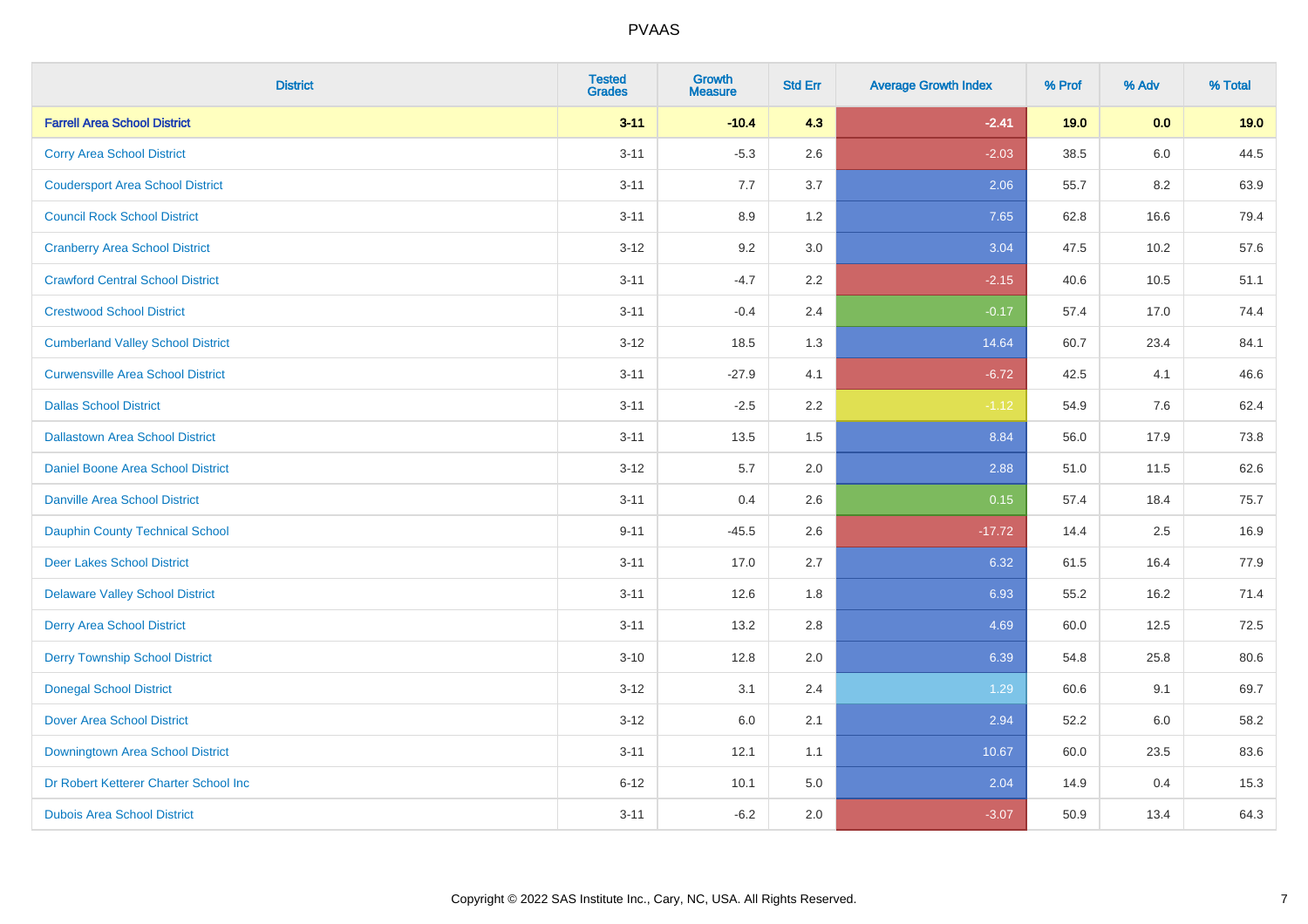| <b>District</b>                                   | <b>Tested</b><br><b>Grades</b> | <b>Growth</b><br><b>Measure</b> | <b>Std Err</b> | <b>Average Growth Index</b> | % Prof | % Adv   | % Total |
|---------------------------------------------------|--------------------------------|---------------------------------|----------------|-----------------------------|--------|---------|---------|
| <b>Farrell Area School District</b>               | $3 - 11$                       | $-10.4$                         | 4.3            | $-2.41$                     | 19.0   | 0.0     | 19.0    |
| <b>Dunmore School District</b>                    | $3 - 11$                       | $-7.7$                          | 2.9            | $-2.62$                     | 34.0   | 7.2     | 41.2    |
| <b>East Allegheny School District</b>             | $3 - 11$                       | $-6.3$                          | 3.3            | $-1.87$                     | 31.9   | 9.7     | 41.7    |
| <b>East Lycoming School District</b>              | $3 - 11$                       | $-6.0$                          | 2.7            | $-2.24$                     | 48.3   | 4.2     | 52.5    |
| <b>East Penn School District</b>                  | $3 - 11$                       | 4.1                             | 1.3            | 3.27                        | 55.8   | 11.5    | 67.3    |
| East Pennsboro Area School District               | $3 - 11$                       | $-4.2$                          | 2.5            | $-1.71$                     | 60.8   | 8.5     | 69.3    |
| East Stroudsburg Area School District             | $3 - 11$                       | 0.1                             | 1.6            | 0.05                        | 45.8   | 7.8     | 53.6    |
| <b>Eastern Lancaster County School District</b>   | $3 - 12$                       | 4.5                             | 2.2            | 2.09                        | 46.3   | 11.4    | 57.6    |
| <b>Eastern Lebanon County School District</b>     | $3 - 11$                       | 8.6                             | 2.2            | 3.84                        | 48.8   | 11.4    | 60.3    |
| <b>Eastern York School District</b>               | $3 - 11$                       | 9.6                             | 2.6            | 3.71                        | 56.3   | 12.6    | 68.9    |
| <b>Easton Area School District</b>                | $3 - 12$                       | $-4.1$                          | 1.4            | $-2.91$                     | 39.9   | 4.0     | 43.9    |
| <b>Elizabeth Forward School District</b>          | $3 - 11$                       | $-8.4$                          | 2.4            | $-3.41$                     | 51.7   | 4.0     | 55.7    |
| Elizabethtown Area School District                | $3 - 12$                       | $-0.9$                          | 1.9            | $-0.47$                     | 50.0   | 11.2    | 61.2    |
| <b>Elk Lake School District</b>                   | $3 - 11$                       | $-4.0$                          | 3.3            | $-1.23$                     | 46.2   | 3.3     | 49.4    |
| <b>Ellwood City Area School District</b>          | $3 - 11$                       | $-4.2$                          | 3.2            | $-1.29$                     | 54.1   | 14.1    | 68.2    |
| <b>Ephrata Area School District</b>               | $3 - 11$                       | 5.6                             | 1.8            | 3.12                        | 54.7   | 9.5     | 64.2    |
| <b>Erie City School District</b>                  | $3 - 12$                       | $-14.5$                         | 1.6            | $-9.26$                     | 25.4   | 3.0     | 28.4    |
| Esperanza Academy Charter School                  | $4 - 11$                       | 4.0                             | 2.5            | 1.61                        | 32.4   | 0.7     | 33.1    |
| <b>Esperanza Cyber Charter School</b>             | $3 - 11$                       | 7.1                             | 6.1            | 1.16                        | 9.1    | $0.0\,$ | 9.1     |
| <b>Everett Area School District</b>               | $3 - 11$                       | 5.0                             | 3.4            | 1.47                        | 60.5   | 1.3     | 61.8    |
| <b>Executive Education Academy Charter School</b> | $3 - 10$                       | $-6.5$                          | 3.1            | $-2.08$                     | 23.7   | 2.2     | 25.8    |
| <b>Exeter Township School District</b>            | $3 - 11$                       | $-10.4$                         | 1.9            | $-5.44$                     | 50.6   | 2.7     | 53.3    |
| <b>Fairfield Area School District</b>             | $3 - 11$                       | $-5.6$                          | 3.4            | $-1.66$                     | 57.9   | 4.0     | 61.8    |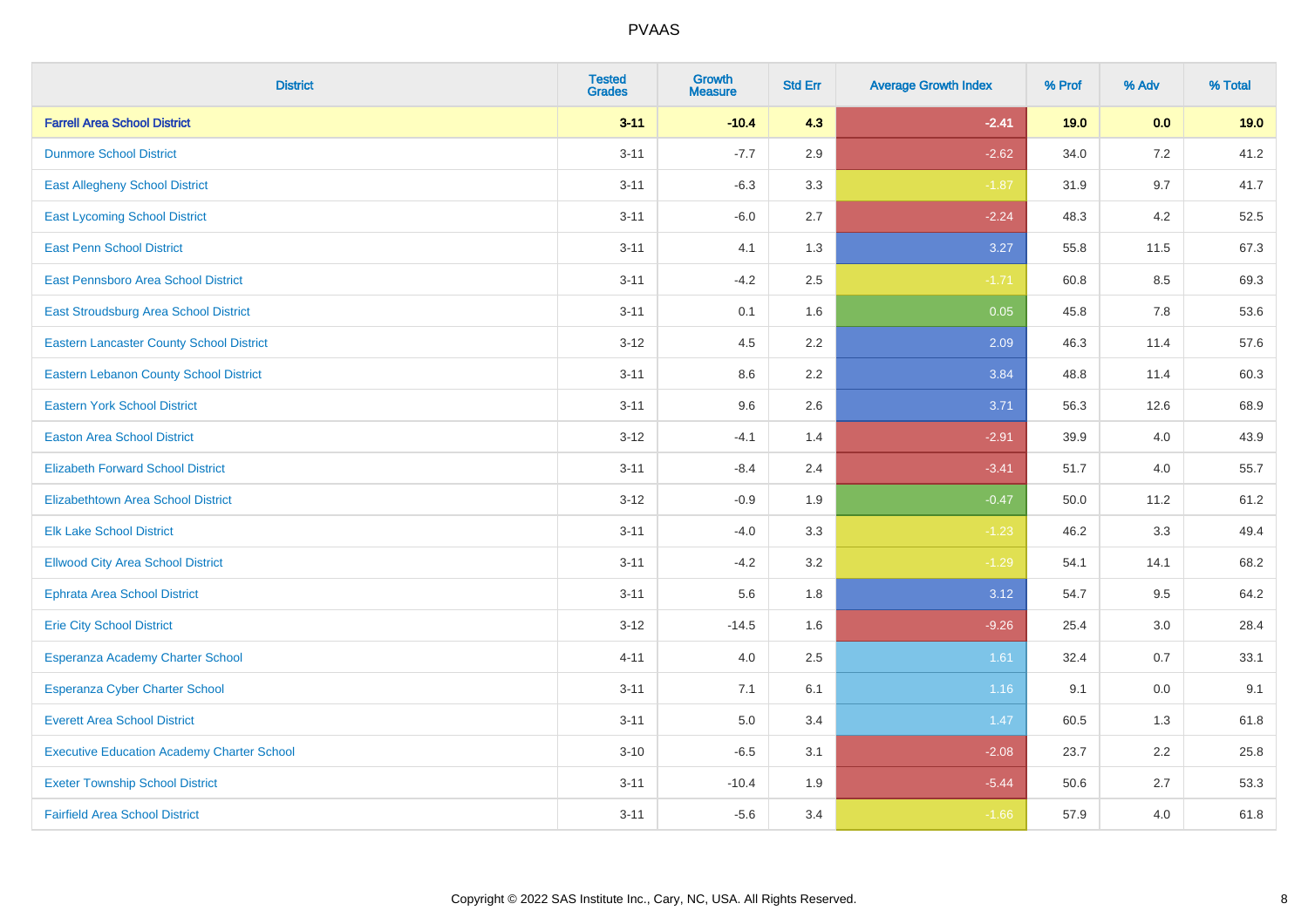| <b>District</b>                             | <b>Tested</b><br><b>Grades</b> | <b>Growth</b><br><b>Measure</b> | <b>Std Err</b> | <b>Average Growth Index</b> | % Prof | % Adv | % Total |
|---------------------------------------------|--------------------------------|---------------------------------|----------------|-----------------------------|--------|-------|---------|
| <b>Farrell Area School District</b>         | $3 - 11$                       | $-10.4$                         | 4.3            | $-2.41$                     | 19.0   | 0.0   | 19.0    |
| <b>Fairview School District</b>             | $3 - 11$                       | 3.4                             | 2.6            | 1.32                        | 57.2   | 17.6  | 74.8    |
| <b>Fannett-Metal School District</b>        | $3 - 11$                       | $-3.4$                          | 5.1            | $-0.67$                     | 38.7   | 8.1   | 46.8    |
| <b>Farrell Area School District</b>         | $3 - 11$                       | $-10.4$                         | 4.3            | $-2.41$                     | 19.0   | 0.0   | 19.0    |
| <b>Ferndale Area School District</b>        | $3 - 10$                       | $-5.8$                          | 4.3            | $-1.33$                     | 40.0   | 0.0   | 40.0    |
| <b>Fleetwood Area School District</b>       | $3 - 10$                       | 12.2                            | 2.2            | 5.68                        | 53.5   | 11.6  | 65.2    |
| <b>Forbes Road School District</b>          | $3 - 11$                       | 2.8                             | 5.1            | 0.56                        | 41.4   | 10.3  | 51.7    |
| <b>Forest Area School District</b>          | $3 - 11$                       | $-4.4$                          | 5.4            | $-0.81$                     | 36.2   | 2.1   | 38.3    |
| <b>Forest City Regional School District</b> | $3 - 12$                       | $-6.0$                          | 3.0            | $-1.96$                     | 44.1   | 0.0   | 44.1    |
| <b>Forest Hills School District</b>         | $3 - 11$                       | $-7.3$                          | 2.7            | $-2.74$                     | 41.1   | 13.7  | 54.8    |
| <b>Fort Cherry School District</b>          | $3 - 10$                       | $-5.9$                          | 3.8            | $-1.56$                     | 55.2   | 5.2   | 60.3    |
| <b>Fort Leboeuf School District</b>         | $3 - 11$                       | 11.7                            | 2.5            | 4.73                        | 48.5   | 21.1  | 69.6    |
| Fox Chapel Area School District             | $3 - 11$                       | 9.8                             | 1.8            | 5.36                        | 56.6   | 28.6  | 85.2    |
| <b>Franklin Area School District</b>        | $3 - 11$                       | 6.6                             | 2.8            | 2.34                        | 48.2   | 4.5   | 52.7    |
| <b>Franklin Regional School District</b>    | $3 - 11$                       | 2.0                             | 1.9            | 1.02                        | 66.7   | 15.5  | 82.1    |
| <b>Frazier School District</b>              | $3 - 11$                       | $-17.2$                         | 3.7            | $-4.70$                     | 37.1   | 1.6   | 38.7    |
| <b>Freedom Area School District</b>         | $3 - 11$                       | $-7.1$                          | 3.0            | $-2.37$                     | 43.8   | 4.2   | 47.9    |
| <b>Freeport Area School District</b>        | $3 - 10$                       | 9.7                             | 2.5            | 3.91                        | 57.5   | 17.8  | 75.3    |
| <b>Galeton Area School District</b>         | $3 - 11$                       | 2.2                             | 5.3            | 0.42                        | 41.3   | 4.4   | 45.6    |
| <b>Garnet Valley School District</b>        | $3 - 10$                       | 10.9                            | 1.7            | 6.53                        | 67.1   | 19.0  | 86.1    |
| <b>Gateway School District</b>              | $3 - 11$                       | 0.8                             | 2.2            | 0.38                        | 52.1   | 13.8  | 65.9    |
| <b>General Mclane School District</b>       | $3 - 11$                       | 3.1                             | 2.9            | 1.07                        | 62.3   | 4.9   | 67.2    |
| <b>Gettysburg Area School District</b>      | $3 - 11$                       | $-4.0$                          | 2.1            | $-1.89$                     | 45.3   | 14.0  | 59.3    |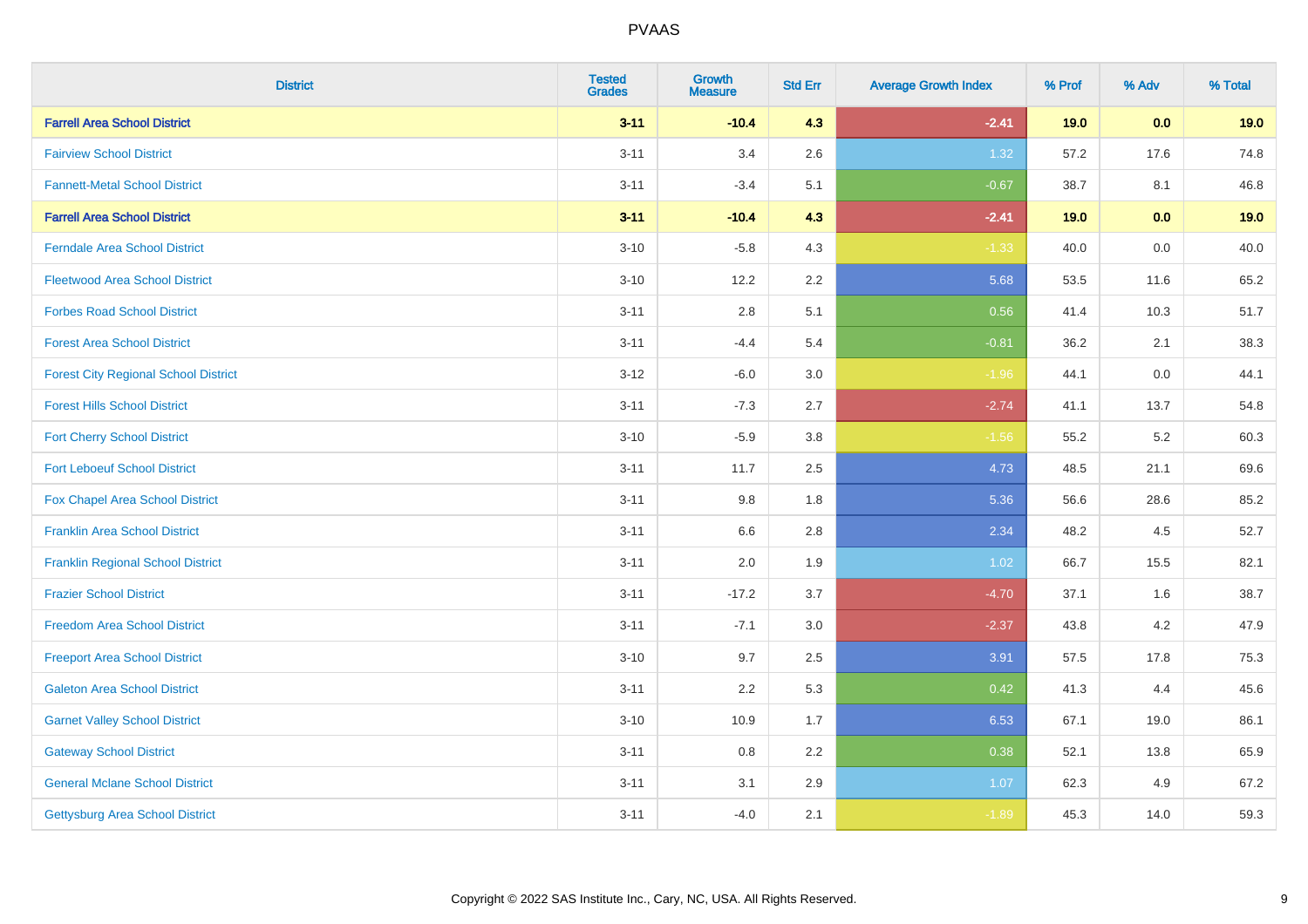| <b>District</b>                               | <b>Tested</b><br><b>Grades</b> | Growth<br><b>Measure</b> | <b>Std Err</b> | <b>Average Growth Index</b> | % Prof | % Adv   | % Total |
|-----------------------------------------------|--------------------------------|--------------------------|----------------|-----------------------------|--------|---------|---------|
| <b>Farrell Area School District</b>           | $3 - 11$                       | $-10.4$                  | 4.3            | $-2.41$                     | 19.0   | 0.0     | 19.0    |
| <b>Gillingham Charter School</b>              | $3 - 11$                       | $-4.4$                   | 5.6            | $-0.77$                     | 20.8   | 8.3     | 29.2    |
| <b>Girard School District</b>                 | $3 - 11$                       | $-0.6$                   | 2.7            | $-0.22$                     | 53.9   | 15.6    | 69.6    |
| <b>Glendale School District</b>               | $3 - 10$                       | $-0.9$                   | 3.7            | $-0.24$                     | 50.0   | 5.4     | 55.4    |
| <b>Governor Mifflin School District</b>       | $3 - 11$                       | 4.1                      | 1.8            | 2.33                        | 42.5   | 7.2     | 49.7    |
| <b>Great Valley School District</b>           | $3 - 11$                       | 15.0                     | 1.9            | 7.98                        | 50.0   | 35.0    | 85.0    |
| <b>Greater Johnstown School District</b>      | $3 - 11$                       | $-3.1$                   | 2.6            | $-1.19$                     | 26.1   | $0.0\,$ | 26.1    |
| <b>Greater Latrobe School District</b>        | $3 - 11$                       | 0.6                      | 1.9            | 0.31                        | 55.5   | 14.1    | 69.5    |
| <b>Greater Nanticoke Area School District</b> | $3 - 12$                       | 11.2                     | 2.8            | 4.01                        | 38.0   | 12.4    | 50.4    |
| <b>Greencastle-Antrim School District</b>     | $3 - 11$                       | $-3.0$                   | 2.2            | $-1.36$                     | 62.4   | $9.9\,$ | 72.3    |
| <b>Greensburg Salem School District</b>       | $3 - 11$                       | $-4.4$                   | 2.4            | $-1.88$                     | 47.6   | 4.9     | 52.4    |
| <b>Greenville Area School District</b>        | $3 - 11$                       | 0.7                      | 2.9            | 0.26                        | 53.4   | 6.9     | 60.3    |
| <b>Greenwood School District</b>              | $3 - 11$                       | 15.9                     | 3.9            | 4.11                        | 50.0   | 25.0    | 75.0    |
| <b>Grove City Area School District</b>        | $3-12$                         | 5.1                      | 2.4            | 2.09                        | 36.4   | 16.5    | 52.8    |
| <b>Halifax Area School District</b>           | $3 - 11$                       | 4.7                      | 3.9            | 1.22                        | 61.5   | 9.6     | 71.2    |
| <b>Hamburg Area School District</b>           | $3 - 11$                       | 8.9                      | 2.5            | 3.63                        | 43.5   | 8.2     | 51.7    |
| <b>Hampton Township School District</b>       | $3 - 11$                       | 5.1                      | 2.2            | 2.35                        | 54.0   | 28.2    | 82.2    |
| <b>Hanover Area School District</b>           | $3 - 11$                       | 2.2                      | 4.6            | 0.48                        | 42.9   | 5.7     | 48.6    |
| <b>Hanover Public School District</b>         | $3 - 11$                       | 5.2                      | 2.8            | 1.83                        | 52.2   | 14.4    | 66.7    |
| <b>Harbor Creek School District</b>           | $3 - 11$                       | $-7.1$                   | 2.7            | $-2.67$                     | 48.8   | 15.2    | 64.0    |
| Harmony Area School District                  | $3 - 10$                       | 4.5                      | 6.3            | 0.72                        | 33.3   | 13.3    | 46.7    |
| <b>Harrisburg City School District</b>        | $3 - 11$                       | $-0.4$                   | 2.1            | $-0.19$                     | 15.1   | 0.4     | 15.5    |
| Hatboro-Horsham School District               | $3 - 11$                       | $-12.8$                  | 1.7            | $-7.47$                     | 45.6   | 7.2     | 52.8    |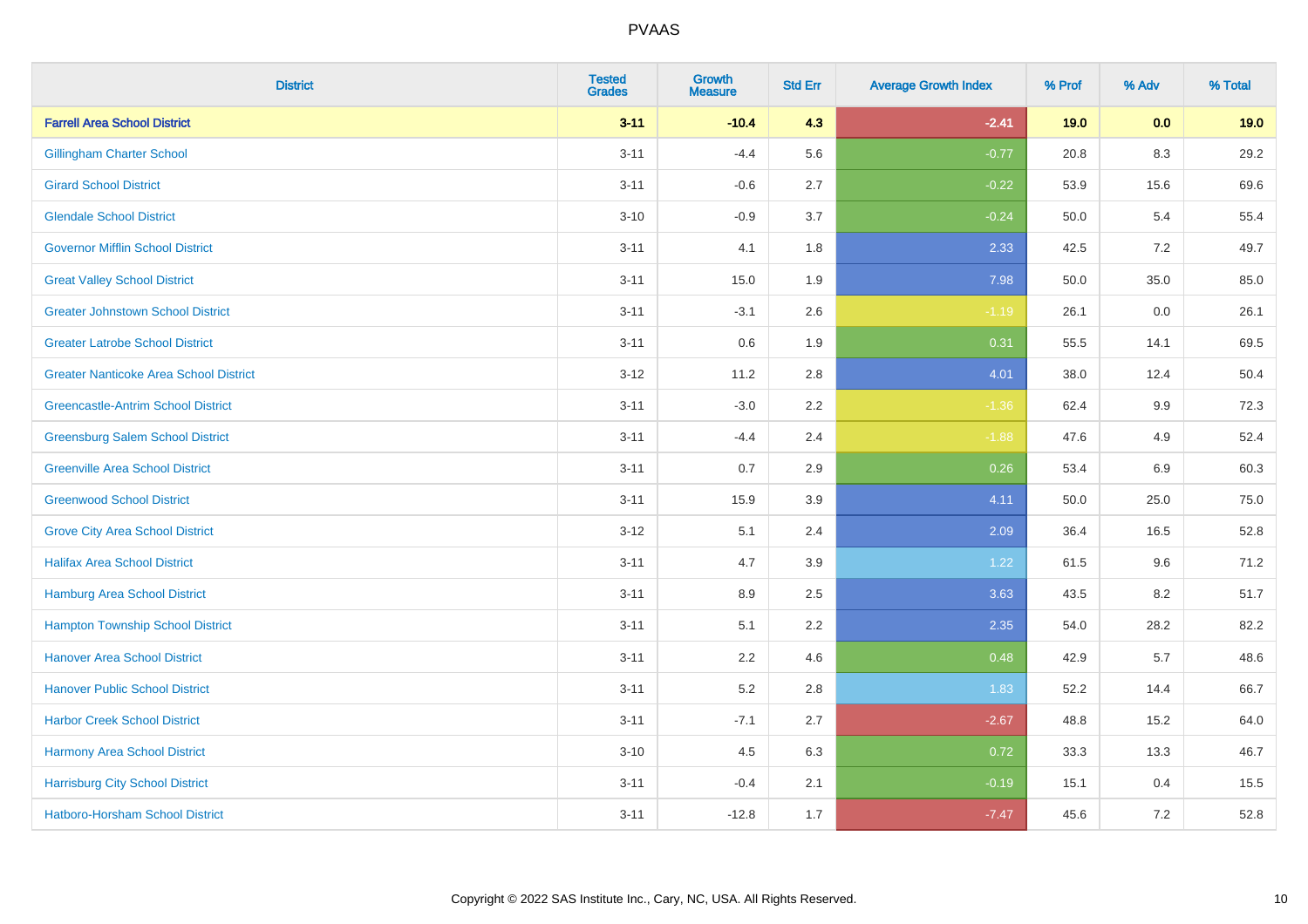| <b>District</b>                               | <b>Tested</b><br><b>Grades</b> | <b>Growth</b><br><b>Measure</b> | <b>Std Err</b> | <b>Average Growth Index</b> | % Prof | % Adv | % Total |
|-----------------------------------------------|--------------------------------|---------------------------------|----------------|-----------------------------|--------|-------|---------|
| <b>Farrell Area School District</b>           | $3 - 11$                       | $-10.4$                         | 4.3            | $-2.41$                     | 19.0   | 0.0   | 19.0    |
| <b>Haverford Township School District</b>     | $3 - 11$                       | 8.0                             | 1.5            | 5.27                        | 53.0   | 25.5  | 78.6    |
| <b>Hazleton Area School District</b>          | $3 - 11$                       | 9.6                             | 1.4            | 6.77                        | 45.0   | 7.8   | 52.9    |
| <b>Hempfield Area School District</b>         | $3 - 12$                       | 4.6                             | 1.6            | 2.86                        | 53.5   | 20.1  | 73.6    |
| <b>Hempfield School District</b>              | $3 - 11$                       | 0.1                             | 1.4            | 0.08                        | 58.2   | 9.9   | 68.2    |
| <b>Hermitage School District</b>              | $3 - 12$                       | 3.8                             | 2.4            | 1.60                        | 57.5   | 9.3   | 66.8    |
| <b>Highlands School District</b>              | $3 - 11$                       | $-7.4$                          | 2.7            | $-2.76$                     | 44.4   | 3.7   | 48.2    |
| <b>Hollidaysburg Area School District</b>     | $3 - 11$                       | 6.0                             | 2.1            | 2.88                        | 57.1   | 12.3  | 69.4    |
| <b>Homer-Center School District</b>           | $3 - 11$                       | 9.7                             | 3.6            | 2.70                        | 45.1   | 17.2  | 62.3    |
| Hope For Hyndman Charter School               | $3 - 11$                       | $-2.0$                          | 6.1            | $-0.32$                     | 33.3   | 0.0   | 33.3    |
| <b>Hopewell Area School District</b>          | $3 - 11$                       | 2.6                             | 2.7            | 0.97                        | 58.4   | 4.0   | 62.4    |
| Huntingdon Area School District               | $3 - 11$                       | $-2.0$                          | 2.7            | $-0.72$                     | 36.8   | 10.3  | 47.0    |
| Imhotep Institute Charter High School         | $9 - 11$                       | $-5.3$                          | 5.8            | $-0.92$                     | 25.0   | 0.0   | 25.0    |
| Indiana Area School District                  | $3 - 11$                       | $-5.3$                          | 2.3            | $-2.28$                     | 47.6   | 18.4  | 66.1    |
| <b>Innovative Arts Academy Charter School</b> | $6 - 11$                       | $-9.1$                          | 3.7            | $-2.44$                     | 9.5    | 0.0   | 9.5     |
| Insight PA Cyber Charter School               | $3 - 11$                       | 0.7                             | 5.7            | 0.12                        | 50.0   | 4.8   | 54.8    |
| <b>Interboro School District</b>              | $3-12$                         | $-7.3$                          | 2.1            | $-3.43$                     | 46.6   | 4.8   | 51.4    |
| <b>Iroquois School District</b>               | $3 - 11$                       | 13.1                            | 3.0            | 4.35                        | 48.2   | 7.8   | 56.0    |
| <b>Jamestown Area School District</b>         | $3 - 11$                       | 13.5                            | 4.2            | 3.19                        | 64.4   | 13.3  | 77.8    |
| Jeannette City School District                | $3 - 11$                       | $-4.3$                          | 3.8            | $-1.13$                     | 46.7   | 7.5   | 54.2    |
| Jefferson County-Dubois AVTS                  | $9 - 11$                       | $-16.2$                         | 3.9            | $-4.16$                     | 23.0   | 0.0   | 23.0    |
| Jefferson-Morgan School District              | $3 - 10$                       | $-9.9$                          | 4.2            | $-2.35$                     | 43.8   | 4.2   | 47.9    |
| <b>Jenkintown School District</b>             | $3 - 11$                       | 12.5                            | 4.4            | 2.84                        | 54.6   | 29.6  | 84.1    |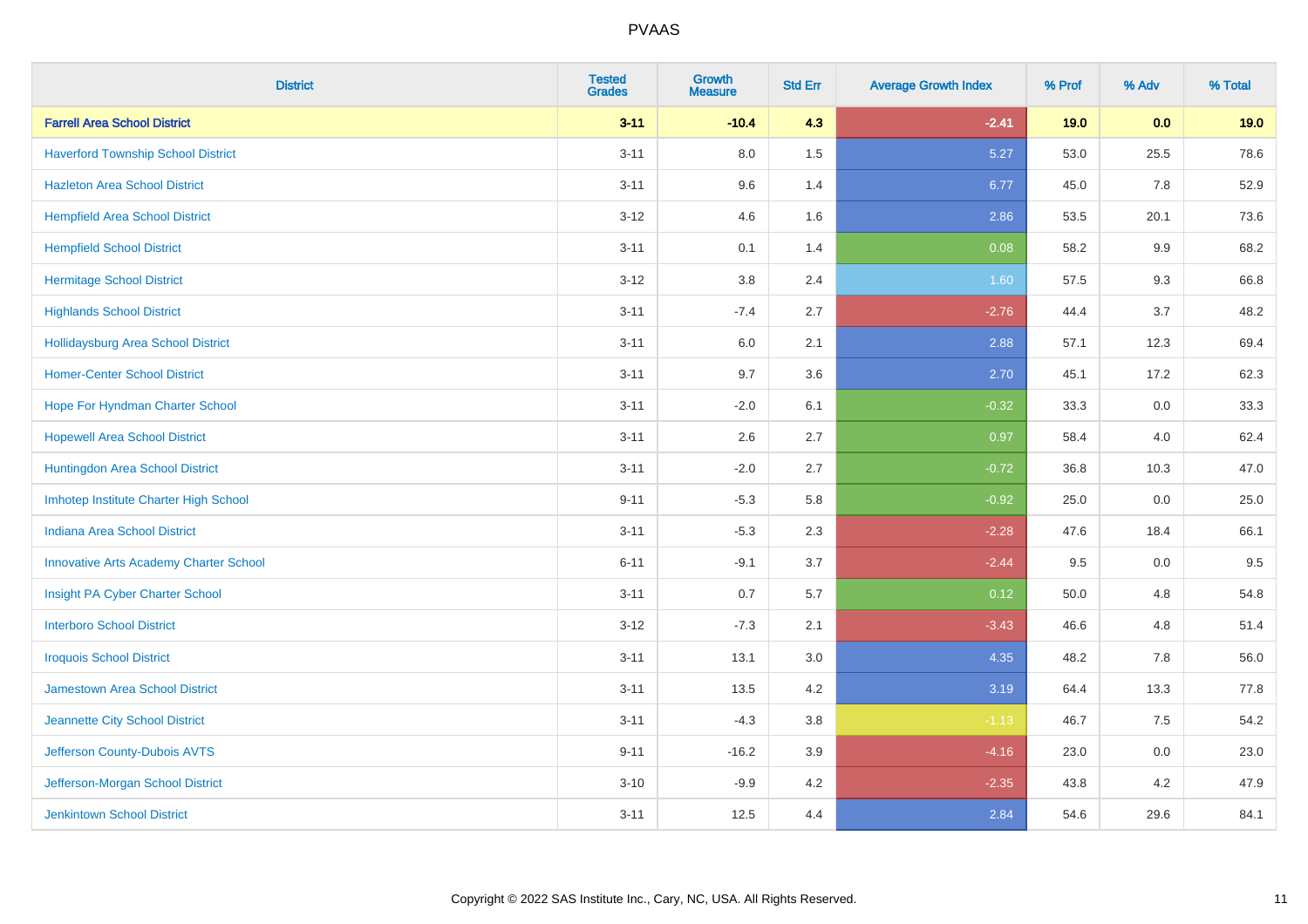| <b>District</b>                                 | <b>Tested</b><br><b>Grades</b> | <b>Growth</b><br><b>Measure</b> | <b>Std Err</b> | <b>Average Growth Index</b> | % Prof | % Adv | % Total |
|-------------------------------------------------|--------------------------------|---------------------------------|----------------|-----------------------------|--------|-------|---------|
| <b>Farrell Area School District</b>             | $3 - 11$                       | $-10.4$                         | 4.3            | $-2.41$                     | 19.0   | 0.0   | 19.0    |
| <b>Jersey Shore Area School District</b>        | $3 - 11$                       | 0.5                             | 2.6            | 0.21                        | 47.1   | 9.2   | 56.2    |
| Jim Thorpe Area School District                 | $3 - 11$                       | $-5.8$                          | 2.7            | $-2.19$                     | 33.3   | 7.4   | 40.7    |
| Johnsonburg Area School District                | $3 - 11$                       | $-14.1$                         | 3.9            | $-3.62$                     | 54.0   | 4.6   | 58.6    |
| <b>Juniata County School District</b>           | $3 - 12$                       | $-4.9$                          | 2.1            | $-2.26$                     | 38.5   | 2.9   | 41.4    |
| <b>Juniata Valley School District</b>           | $3 - 11$                       | $-3.9$                          | 3.5            | $-1.10$                     | 44.4   | 3.5   | 47.8    |
| <b>Kane Area School District</b>                | $3 - 10$                       | $-3.7$                          | 3.2            | $-1.17$                     | 39.5   | 9.9   | 49.4    |
| Karns City Area School District                 | $3 - 11$                       | $-6.0$                          | 2.9            | $-2.03$                     | 53.1   | 8.3   | 61.5    |
| <b>Kennett Consolidated School District</b>     | $3 - 11$                       | 4.8                             | 1.8            | 2.61                        | 52.5   | 10.7  | 63.2    |
| <b>Keystone Central School District</b>         | $3 - 11$                       | $-5.1$                          | 2.0            | $-2.46$                     | 44.7   | 4.6   | 49.4    |
| <b>Keystone Education Center Charter School</b> | $3 - 12$                       | $-12.9$                         | 5.9            | $-2.19$                     | 28.0   | 0.0   | 28.0    |
| <b>Keystone Oaks School District</b>            | $3 - 11$                       | 5.5                             | 2.6            | 2.07                        | 53.2   | 12.1  | 65.4    |
| <b>Keystone School District</b>                 | $3 - 11$                       | 3.1                             | 3.3            | 0.94                        | 50.6   | 6.5   | 57.1    |
| <b>KIPP Dubois Charter School</b>               | $9 - 10$                       | 4.7                             | 3.3            | 1.40                        | 31.0   | 1.4   | 32.4    |
| <b>Kiski Area School District</b>               | $3 - 11$                       | $-3.7$                          | 2.0            | $-1.86$                     | 57.4   | 10.4  | 67.8    |
| <b>Kutztown Area School District</b>            | $3 - 12$                       | $-0.2$                          | 3.2            | $-0.05$                     | 55.4   | 13.3  | 68.7    |
| La Academia Partnership Charter School          | $6 - 11$                       | $-11.0$                         | 4.7            | $-2.34$                     | 6.8    | 0.0   | 6.8     |
| Lackawanna Trail School District                | $3 - 10$                       | $-21.7$                         | 3.5            | $-6.20$                     | 38.5   | 1.5   | 40.0    |
| <b>Lakeland School District</b>                 | $3 - 11$                       | 1.1                             | 2.8            | 0.38                        | 48.6   | 3.7   | 52.3    |
| Lake-Lehman School District                     | $3 - 11$                       | 10.8                            | 2.7            | 3.93                        | 55.3   | 7.9   | 63.2    |
| <b>Lakeview School District</b>                 | $3 - 11$                       | $-0.9$                          | 3.7            | $-0.24$                     | 60.3   | 3.2   | 63.5    |
| Lampeter-Strasburg School District              | $3 - 12$                       | $-8.6$                          | 2.0            | $-4.33$                     | 55.1   | 9.8   | 64.8    |
| <b>Lancaster School District</b>                | $3 - 12$                       | $-15.8$                         | 1.5            | $-10.90$                    | 14.6   | 2.3   | 16.9    |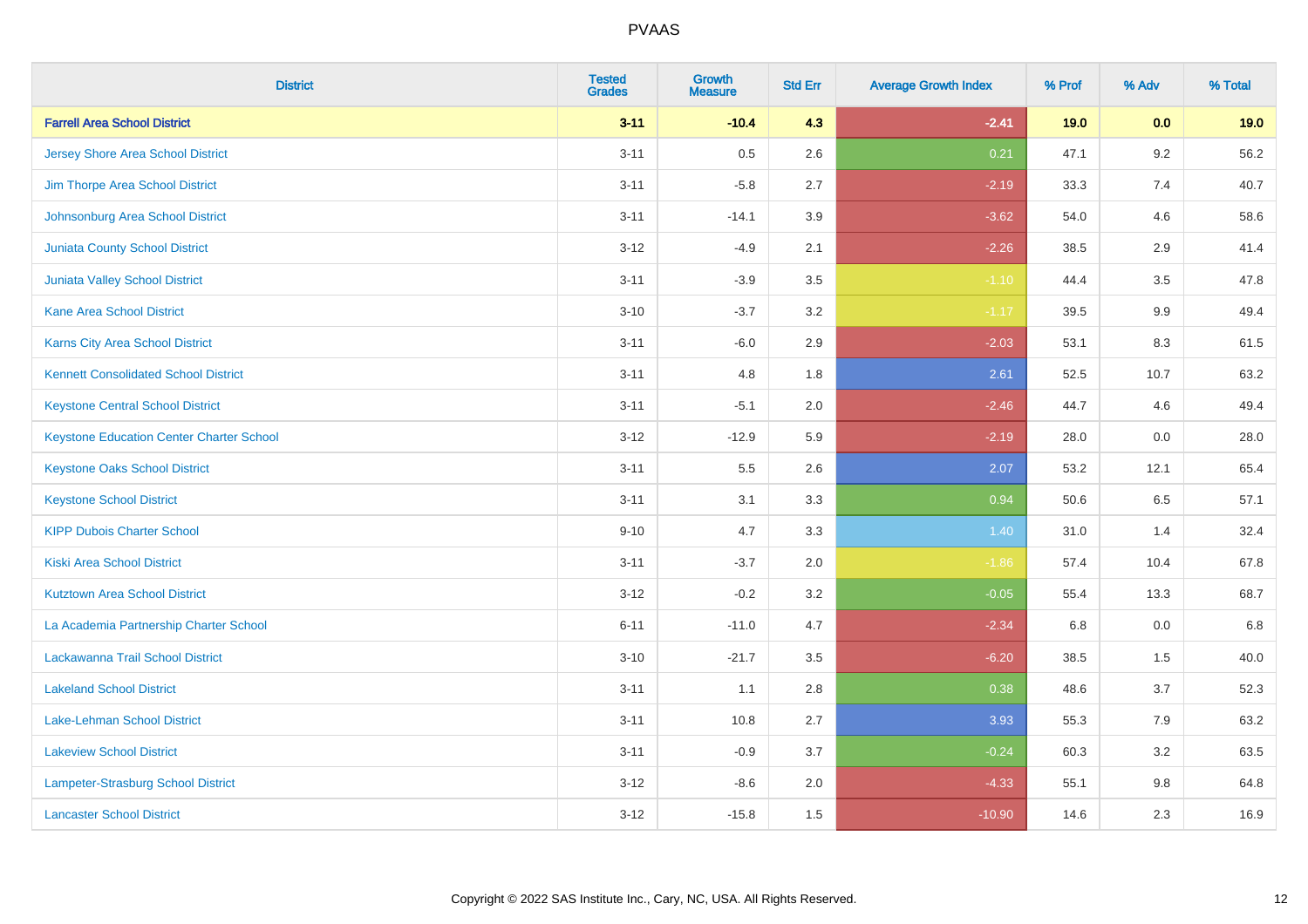| <b>District</b>                                    | <b>Tested</b><br><b>Grades</b> | Growth<br><b>Measure</b> | <b>Std Err</b> | <b>Average Growth Index</b> | % Prof | % Adv   | % Total |
|----------------------------------------------------|--------------------------------|--------------------------|----------------|-----------------------------|--------|---------|---------|
| <b>Farrell Area School District</b>                | $3 - 11$                       | $-10.4$                  | 4.3            | $-2.41$                     | 19.0   | 0.0     | 19.0    |
| <b>Laurel Highlands School District</b>            | $3 - 11$                       | 4.3                      | 2.4            | 1.81                        | 44.9   | 9.6     | 54.5    |
| <b>Laurel School District</b>                      | $3 - 11$                       | 1.8                      | 3.1            | 0.59                        | 70.1   | 2.3     | 72.4    |
| <b>Lawrence County CTC</b>                         | $10 - 11$                      | $-21.7$                  | 3.6            | $-6.05$                     | 19.8   | $0.0\,$ | 19.8    |
| <b>Lebanon School District</b>                     | $3 - 11$                       | $-1.6$                   | 1.9            | $-0.80$                     | 24.4   | 2.6     | 27.0    |
| <b>Leechburg Area School District</b>              | $3 - 11$                       | 4.4                      | 4.0            | 1.09                        | 47.8   | 19.6    | 67.4    |
| Lehigh Career & Technical Institute                | $10 - 12$                      | 5.6                      | 5.6            | 0.99                        | 78.3   | 0.0     | 78.3    |
| Lehigh Valley Academy Regional Charter School      | $3 - 11$                       | 0.7                      | 2.3            | 0.32                        | 46.3   | 5.0     | 51.4    |
| Lehigh Valley Charter High School For The Arts     | $9 - 10$                       | 7.3                      | 2.6            | 2.82                        | 62.3   | 18.2    | 80.5    |
| <b>Lehighton Area School District</b>              | $3 - 11$                       | $-1.6$                   | 2.3            | $-0.70$                     | 51.1   | 5.6     | 56.7    |
| <b>Lewisburg Area School District</b>              | $3 - 11$                       | $-2.7$                   | 2.6            | $-1.03$                     | 57.0   | 18.5    | 75.6    |
| <b>Ligonier Valley School District</b>             | $3 - 11$                       | 4.2                      | 3.1            | 1.34                        | 59.1   | 10.3    | 69.5    |
| Lincoln Leadership Academy Charter School          | $3 - 12$                       | 14.2                     | 6.4            | 2.22                        | 23.5   | 0.0     | 23.5    |
| <b>Lincoln Park Performing Arts Charter School</b> | $7 - 11$                       | 3.6                      | 2.5            | 1.42                        | 59.6   | 14.7    | 74.3    |
| <b>Line Mountain School District</b>               | $3 - 11$                       | 4.1                      | 3.2            | 1.27                        | 52.9   | 9.2     | 62.1    |
| <b>Littlestown Area School District</b>            | $3 - 11$                       | 11.4                     | 2.5            | 4.62                        | 55.2   | 10.4    | 65.6    |
| <b>Lower Dauphin School District</b>               | $3 - 11$                       | 0.6                      | 1.9            | 0.33                        | 49.2   | 12.6    | 61.8    |
| <b>Lower Merion School District</b>                | $3 - 11$                       | 19.0                     | 1.3            | 14.93                       | 55.6   | 29.9    | 85.5    |
| <b>Lower Moreland Township School District</b>     | $3 - 11$                       | 2.0                      | 2.2            | 0.95                        | 62.8   | 17.0    | 79.8    |
| <b>Loyalsock Township School District</b>          | $3 - 12$                       | 4.2                      | 2.8            | 1.47                        | 54.3   | 2.1     | 56.4    |
| <b>Mahanoy Area School District</b>                | $3 - 10$                       | $-9.0$                   | 3.6            | $-2.49$                     | 26.2   | 1.6     | 27.9    |
| <b>Manheim Central School District</b>             | $3 - 11$                       | 2.1                      | 2.1            | 1.01                        | 53.2   | 11.6    | 64.8    |
| <b>Manheim Township School District</b>            | $3 - 12$                       | $-0.9$                   | 1.6            | $-0.58$                     | 53.2   | 15.5    | 68.7    |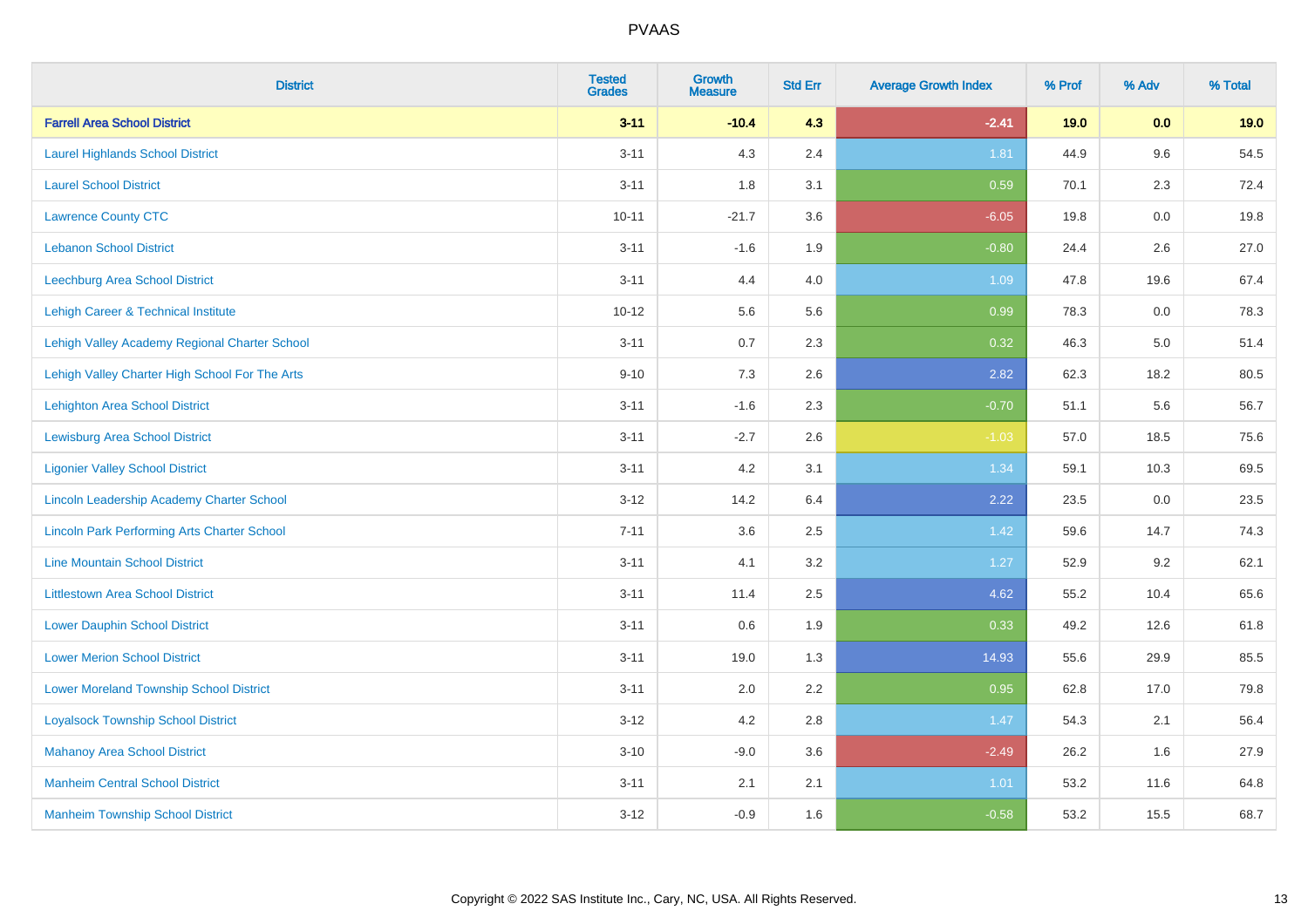| <b>District</b>                                   | <b>Tested</b><br><b>Grades</b> | <b>Growth</b><br><b>Measure</b> | <b>Std Err</b> | <b>Average Growth Index</b> | % Prof | % Adv | % Total |
|---------------------------------------------------|--------------------------------|---------------------------------|----------------|-----------------------------|--------|-------|---------|
| <b>Farrell Area School District</b>               | $3 - 11$                       | $-10.4$                         | 4.3            | $-2.41$                     | 19.0   | 0.0   | 19.0    |
| <b>Marion Center Area School District</b>         | $3 - 10$                       | $-12.0$                         | 3.1            | $-3.87$                     | 33.7   | 1.1   | 34.8    |
| Maritime Academy Charter School                   | $3 - 10$                       | $-11.4$                         | 3.5            | $-3.29$                     | 15.2   | 0.0   | 15.2    |
| <b>Marple Newtown School District</b>             | $3 - 11$                       | 2.0                             | 2.4            | 0.81                        | 57.6   | 12.8  | 70.4    |
| <b>Mars Area School District</b>                  | $3 - 10$                       | 5.7                             | 2.1            | 2.75                        | 57.9   | 18.2  | 76.1    |
| <b>MaST Community Charter School</b>              | $3 - 10$                       | $-4.1$                          | 2.7            | $-1.52$                     | 44.0   | 9.5   | 53.4    |
| <b>MaST Community Charter School II</b>           | $3 - 10$                       | 4.4                             | 3.2            | 1.37                        | 28.4   | 3.4   | 31.8    |
| <b>Mastery Charter High School-Lenfest Campus</b> | $7 - 11$                       | 2.5                             | 5.7            | 0.43                        | 40.0   | 0.0   | 40.0    |
| <b>Mastery Charter School - Gratz Campus</b>      | $7 - 10$                       | $-23.9$                         | 4.5            | $-5.29$                     | 2.9    | 0.0   | 2.9     |
| <b>Mastery Charter School - Hardy Williams</b>    | $3 - 11$                       | 11.4                            | 3.4            | 3.33                        | 44.3   | 5.7   | 50.0    |
| <b>Mastery Charter School - Pickett Campus</b>    | $6 - 10$                       | 5.6                             | 5.7            | 1.00                        | 27.8   | 0.0   | 27.8    |
| Mastery Charter School - Shoemaker Campus         | $7 - 10$                       | 4.1                             | 3.0            | 1.34                        | 20.9   | 3.3   | 24.2    |
| <b>Mastery Charter School - Thomas Campus</b>     | $3 - 10$                       | 2.1                             | 6.2            | 0.33                        | 28.6   | 0.0   | 28.6    |
| <b>Mcguffey School District</b>                   | $3 - 11$                       | 2.1                             | 2.6            | 0.81                        | 57.7   | 3.1   | 60.8    |
| <b>Mckeesport Area School District</b>            | $3 - 12$                       | 9.0                             | 2.4            | 3.72                        | 31.0   | 4.5   | 35.5    |
| Mechanicsburg Area School District                | $3 - 11$                       | 5.9                             | 1.8            | 3.29                        | 57.2   | 13.7  | 70.9    |
| <b>Mercer Area School District</b>                | $3 - 11$                       | $-0.2$                          | 3.3            | $-0.06$                     | 56.0   | 8.0   | 64.0    |
| <b>Methacton School District</b>                  | $3 - 11$                       | 2.5                             | 1.7            | 1.43                        | 62.5   | 16.4  | 79.0    |
| Meyersdale Area School District                   | $3 - 11$                       | 4.2                             | 4.0            | 1.07                        | 43.1   | 6.9   | 50.0    |
| <b>Mid Valley School District</b>                 | $3 - 10$                       | $-1.7$                          | 3.0            | $-0.55$                     | 45.1   | 7.8   | 52.9    |
| <b>Middletown Area School District</b>            | $3 - 11$                       | $-5.3$                          | 2.6            | $-2.05$                     | 46.4   | 5.3   | 51.7    |
| <b>Midd-West School District</b>                  | $3 - 11$                       | 10.3                            | 2.7            | 3.80                        | 58.0   | 13.4  | 71.4    |
| <b>Mifflin County School District</b>             | $3 - 11$                       | 9.1                             | 1.7            | 5.49                        | 47.1   | 6.7   | 53.8    |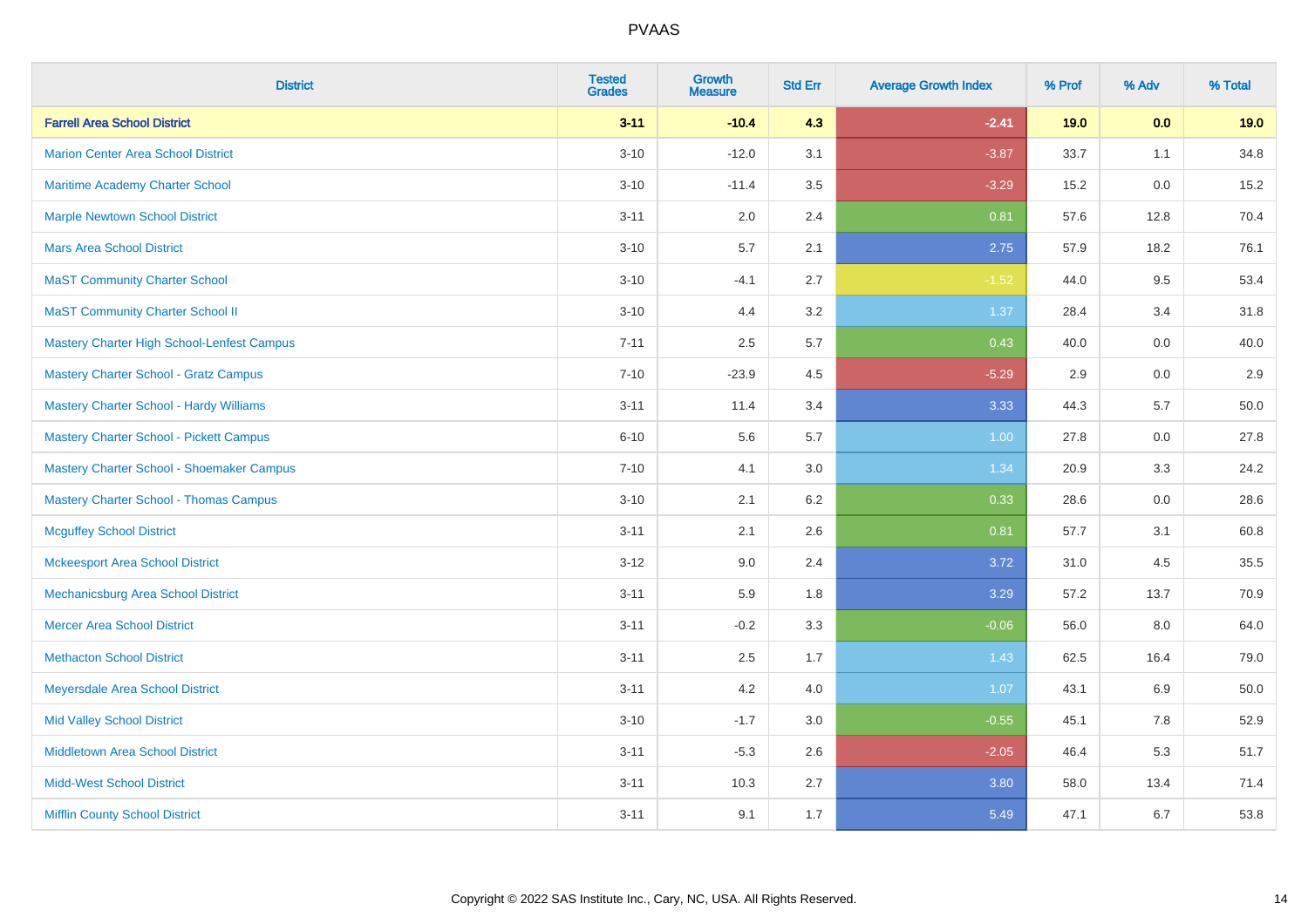| <b>District</b>                            | <b>Tested</b><br><b>Grades</b> | Growth<br><b>Measure</b> | <b>Std Err</b> | <b>Average Growth Index</b> | % Prof | % Adv   | % Total |
|--------------------------------------------|--------------------------------|--------------------------|----------------|-----------------------------|--------|---------|---------|
| <b>Farrell Area School District</b>        | $3 - 11$                       | $-10.4$                  | 4.3            | $-2.41$                     | 19.0   | 0.0     | 19.0    |
| Mifflinburg Area School District           | $3 - 11$                       | $-15.8$                  | 2.5            | $-6.30$                     | 42.4   | $4.0\,$ | 46.4    |
| <b>Millcreek Township School District</b>  | $3 - 11$                       | 3.1                      | 1.5            | 2.06                        | 55.6   | 14.2    | 69.7    |
| Millersburg Area School District           | $3 - 11$                       | $6.2\,$                  | 3.8            | 1.63                        | 51.8   | 7.4     | 59.3    |
| Millville Area School District             | $3 - 12$                       | $-0.9$                   | 4.7            | $-0.18$                     | 51.4   | 5.4     | 56.8    |
| <b>Milton Area School District</b>         | $3 - 11$                       | $-8.7$                   | 2.5            | $-3.52$                     | 45.4   | 6.9     | 52.3    |
| <b>Minersville Area School District</b>    | $3 - 11$                       | $-14.4$                  | 3.7            | $-3.90$                     | 39.3   | 3.3     | 42.6    |
| <b>Mohawk Area School District</b>         | $3 - 11$                       | $-7.5$                   | 3.1            | $-2.45$                     | 49.4   | 11.0    | 60.4    |
| <b>Monessen City School District</b>       | $3 - 10$                       | 8.3                      | 4.5            | 1.85                        | 42.9   | 2.9     | 45.7    |
| <b>Moniteau School District</b>            | $3 - 11$                       | $-11.8$                  | 3.3            | $-3.56$                     | 50.0   | 6.3     | 56.3    |
| <b>Montgomery Area School District</b>     | $3 - 11$                       | 10.7                     | 3.6            | 2.96                        | 48.7   | 12.4    | 61.1    |
| <b>Montour School District</b>             | $3 - 11$                       | $-1.8$                   | 2.1            | $-0.88$                     | 61.4   | 15.1    | 76.5    |
| <b>Montoursville Area School District</b>  | $3 - 12$                       | 10.8                     | 2.5            | 4.24                        | 44.6   | 20.1    | 64.8    |
| Montrose Area School District              | $3 - 10$                       | $-5.5$                   | 3.0            | $-1.82$                     | 46.7   | 5.4     | 52.2    |
| <b>Moon Area School District</b>           | $3 - 11$                       | 8.2                      | 1.9            | 4.25                        | 58.7   | 18.5    | 77.2    |
| Morrisville Borough School District        | $3 - 11$                       | 4.8                      | 4.3            | 1.10                        | 30.2   | 2.3     | 32.6    |
| <b>Moshannon Valley School District</b>    | $3 - 10$                       | $-7.0$                   | 3.4            | $-2.01$                     | 48.5   | 0.0     | 48.5    |
| <b>Mount Carmel Area School District</b>   | $3 - 11$                       | $-0.6$                   | 3.1            | $-0.18$                     | 45.3   | 2.1     | 47.4    |
| <b>Mount Pleasant Area School District</b> | $3 - 11$                       | $-5.0$                   | 2.6            | $-1.93$                     | 52.6   | $0.0\,$ | 52.6    |
| <b>Mount Union Area School District</b>    | $3 - 10$                       | $-6.1$                   | 3.1            | $-1.97$                     | 32.2   | 3.4     | 35.6    |
| <b>Mountain View School District</b>       | $3 - 11$                       | 20.9                     | 3.5            | 5.91                        | 57.8   | 20.3    | 78.1    |
| Mt Lebanon School District                 | $3 - 11$                       | $-1.0$                   | 1.5            | $-0.70$                     | 61.9   | 24.0    | 85.9    |
| <b>Muhlenberg School District</b>          | $3 - 10$                       | 4.0                      | 1.9            | 2.10                        | 34.2   | 2.6     | 36.8    |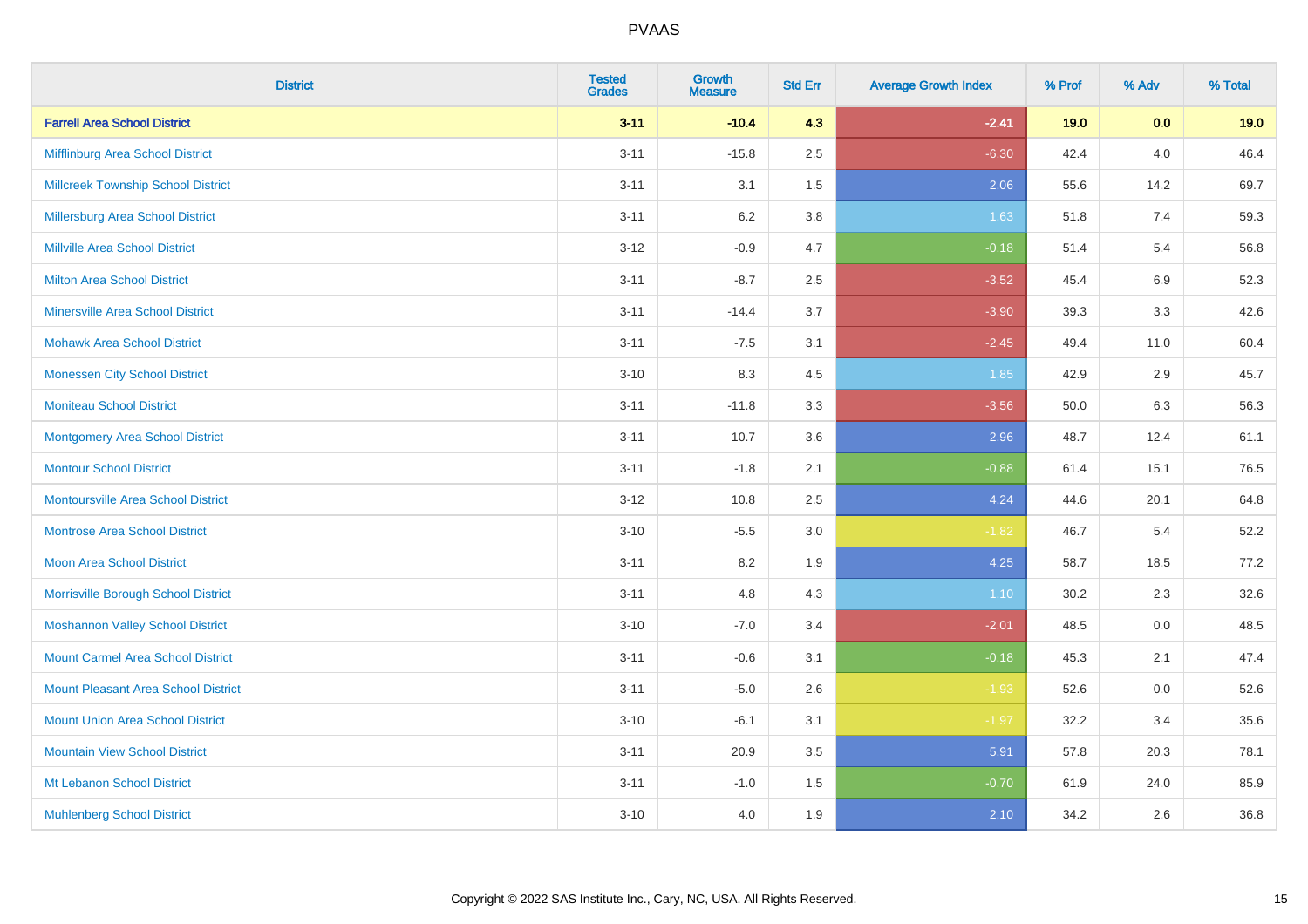| <b>District</b>                            | <b>Tested</b><br><b>Grades</b> | Growth<br><b>Measure</b> | <b>Std Err</b> | <b>Average Growth Index</b> | % Prof | % Adv | % Total |
|--------------------------------------------|--------------------------------|--------------------------|----------------|-----------------------------|--------|-------|---------|
| <b>Farrell Area School District</b>        | $3 - 11$                       | $-10.4$                  | 4.3            | $-2.41$                     | 19.0   | 0.0   | 19.0    |
| Multicultural Academy Charter School       | $9 - 11$                       | 9.5                      | 3.5            | 2.69                        | 22.0   | 0.0   | 22.0    |
| <b>Muncy School District</b>               | $3 - 11$                       | $-8.1$                   | 3.7            | $-2.21$                     | 42.0   | 3.8   | 45.8    |
| <b>Nazareth Area School District</b>       | $3 - 11$                       | $-4.7$                   | 1.7            | $-2.82$                     | 59.2   | 9.9   | 69.0    |
| <b>Neshaminy School District</b>           | $3 - 11$                       | 4.0                      | 1.3            | 3.02                        | 58.7   | 9.5   | 68.2    |
| <b>Neshannock Township School District</b> | $3 - 10$                       | $-9.7$                   | 2.9            | $-3.34$                     | 62.4   | 5.6   | 67.9    |
| <b>New Brighton Area School District</b>   | $3 - 11$                       | 4.6                      | 3.1            | 1.47                        | 60.9   | 5.8   | 66.7    |
| <b>New Castle Area School District</b>     | $3 - 12$                       | $-6.4$                   | 2.4            | $-2.66$                     | 32.5   | 4.3   | 36.8    |
| <b>New Foundations Charter School</b>      | $3 - 11$                       | 5.4                      | 2.2            | 2.41                        | 47.2   | 2.5   | 49.8    |
| New Hope-Solebury School District          | $3 - 11$                       | 7.5                      | 2.9            | 2.57                        | 68.2   | 22.7  | 90.9    |
| New Kensington-Arnold School District      | $3 - 11$                       | $-0.4$                   | 3.8            | $-0.10$                     | 40.7   | 3.7   | 44.4    |
| <b>Newport School District</b>             | $3 - 12$                       | 1.4                      | 3.5            | 0.41                        | 51.5   | 10.3  | 61.8    |
| <b>Norristown Area School District</b>     | $3 - 12$                       | $-12.8$                  | 1.6            | $-7.98$                     | 23.5   | 2.3   | 25.7    |
| North Allegheny School District            | $3 - 11$                       | 17.4                     | 1.3            | 13.52                       | 59.5   | 28.1  | 87.6    |
| North Clarion County School District       | $3 - 12$                       | 3.7                      | 4.3            | 0.85                        | 67.5   | 15.0  | 82.5    |
| <b>North East School District</b>          | $3 - 11$                       | $-9.3$                   | 3.1            | $-3.02$                     | 62.6   | 14.4  | 77.0    |
| <b>North Hills School District</b>         | $3 - 11$                       | $-1.8$                   | 1.8            | $-0.96$                     | 59.1   | 14.1  | 73.2    |
| <b>North Penn School District</b>          | $3 - 11$                       | 9.1                      | 1.1            | 8.36                        | 55.8   | 17.0  | 72.8    |
| North Pocono School District               | $3 - 11$                       | $-2.3$                   | 3.4            | $-0.68$                     | 52.0   | 16.4  | 68.5    |
| North Schuylkill School District           | $3 - 11$                       | $-1.0$                   | 2.4            | $-0.42$                     | 41.8   | 5.1   | 46.8    |
| <b>North Star School District</b>          | $3 - 11$                       | $-8.7$                   | 3.5            | $-2.51$                     | 47.8   | 6.0   | 53.7    |
| Northampton Area School District           | $3 - 11$                       | 4.0                      | 1.6            | 2.51                        | 52.3   | 10.8  | 63.1    |
| <b>Northeast Bradford School District</b>  | $3 - 10$                       | $-3.1$                   | 4.0            | $-0.78$                     | 33.9   | 3.4   | 37.3    |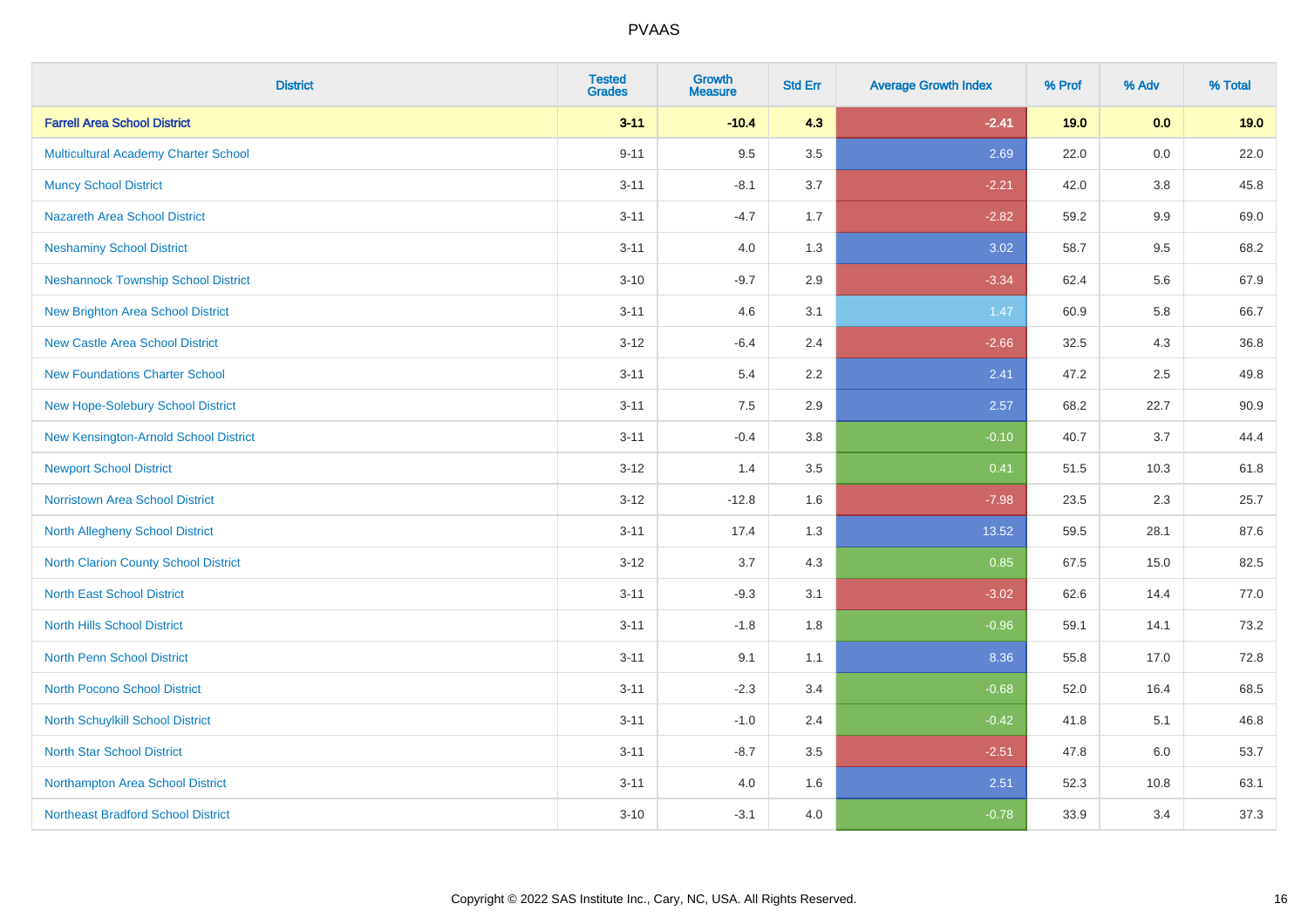| <b>District</b>                         | <b>Tested</b><br><b>Grades</b> | <b>Growth</b><br><b>Measure</b> | <b>Std Err</b> | <b>Average Growth Index</b> | % Prof | % Adv | % Total  |
|-----------------------------------------|--------------------------------|---------------------------------|----------------|-----------------------------|--------|-------|----------|
| <b>Farrell Area School District</b>     | $3 - 11$                       | $-10.4$                         | 4.3            | $-2.41$                     | 19.0   | 0.0   | 19.0     |
| Northeastern York School District       | $3 - 11$                       | 5.9                             | 2.0            | 3.03                        | 51.1   | 16.6  | 67.6     |
| Northern Bedford County School District | $3 - 11$                       | 16.5                            | 3.6            | 4.58                        | 51.7   | 20.0  | 71.7     |
| <b>Northern Cambria School District</b> | $3 - 11$                       | 10.0                            | 3.3            | 3.04                        | 47.4   | 5.1   | 52.6     |
| Northern Lebanon School District        | $3 - 11$                       | 0.4                             | 2.5            | 0.15                        | 28.0   | 3.0   | 31.0     |
| Northern Lehigh School District         | $3 - 12$                       | $-10.4$                         | 2.7            | $-3.82$                     | 28.0   | 9.3   | 37.3     |
| <b>Northern Potter School District</b>  | $3 - 12$                       | $-13.1$                         | 4.6            | $-2.84$                     | 37.5   | 0.0   | 37.5     |
| Northern Tioga School District          | $3 - 12$                       | $-7.5$                          | 2.8            | $-2.64$                     | 54.0   | 1.2   | 55.2     |
| Northern York County School District    | $3 - 11$                       | 15.6                            | 2.0            | 7.98                        | 57.4   | 11.5  | 68.8     |
| <b>Northgate School District</b>        | $3 - 11$                       | 6.3                             | 3.6            | 1.73                        | 53.3   | 16.7  | 70.0     |
| <b>Northwest Area School District</b>   | $3 - 10$                       | $-10.0$                         | $3.8\,$        | $-2.59$                     | 34.6   | 7.3   | 41.8     |
| Northwestern Lehigh School District     | $3 - 11$                       | 2.2                             | 2.3            | 0.93                        | 53.3   | 9.7   | 63.0     |
| <b>Northwestern School District</b>     | $3 - 11$                       | $-24.9$                         | 3.5            | $-7.13$                     | 42.6   | 2.9   | 45.6     |
| <b>Norwin School District</b>           | $3 - 11$                       | 18.0                            | 1.7            | 10.37                       | 58.5   | 27.0  | 85.4     |
| Octorara Area School District           | $3 - 11$                       | 9.1                             | 2.4            | 3.82                        | 52.1   | 8.5   | 60.6     |
| Oil City Area School District           | $3 - 11$                       | $-2.9$                          | 2.6            | $-1.08$                     | 44.4   | 5.8   | $50.2\,$ |
| <b>Old Forge School District</b>        | $3 - 12$                       | $-5.9$                          | 3.4            | $-1.73$                     | 52.9   | 7.1   | 60.0     |
| <b>Oley Valley School District</b>      | $3 - 11$                       | $-0.4$                          | 2.8            | $-0.15$                     | 43.1   | 12.9  | 56.0     |
| <b>Oswayo Valley School District</b>    | $3 - 12$                       | 8.5                             | $5.0\,$        | 1.68                        | 50.0   | 16.7  | 66.7     |
| <b>Otto-Eldred School District</b>      | $3 - 11$                       | $-0.7$                          | 4.2            | $-0.15$                     | 56.2   | 6.2   | 62.5     |
| <b>Owen J Roberts School District</b>   | $3 - 11$                       | $-12.3$                         | 1.6            | $-7.61$                     | 57.0   | 11.9  | 69.0     |
| <b>Oxford Area School District</b>      | $3 - 11$                       | $-4.3$                          | 1.9            | $-2.26$                     | 41.3   | 8.0   | 49.3     |
| <b>Palisades School District</b>        | $3 - 11$                       | $-8.7$                          | 2.8            | $-3.06$                     | 53.8   | 6.7   | 60.5     |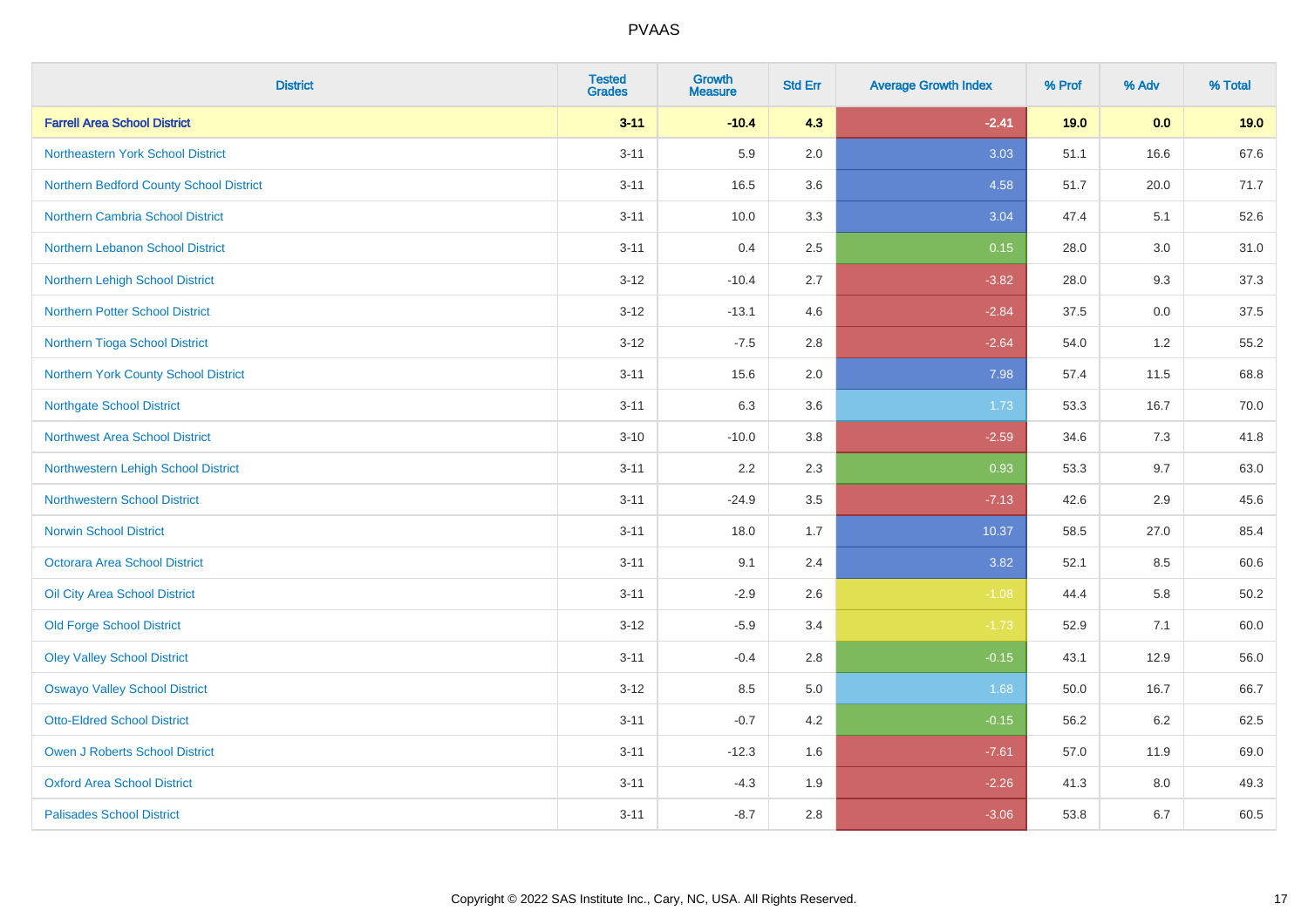| <b>District</b>                               | <b>Tested</b><br><b>Grades</b> | Growth<br><b>Measure</b> | <b>Std Err</b> | <b>Average Growth Index</b> | % Prof | % Adv | % Total |
|-----------------------------------------------|--------------------------------|--------------------------|----------------|-----------------------------|--------|-------|---------|
| <b>Farrell Area School District</b>           | $3 - 11$                       | $-10.4$                  | 4.3            | $-2.41$                     | 19.0   | 0.0   | 19.0    |
| <b>Palmerton Area School District</b>         | $3 - 11$                       | $-1.2$                   | 3.0            | $-0.39$                     | 57.4   | 5.0   | 62.4    |
| Palmyra Area School District                  | $3 - 11$                       | 5.6                      | 1.9            | 2.96                        | 56.4   | 15.6  | 72.0    |
| <b>Panther Valley School District</b>         | $3 - 12$                       | $-0.6$                   | 3.3            | $-0.19$                     | 47.9   | 4.3   | 52.1    |
| <b>Parkland School District</b>               | $3 - 11$                       | 5.3                      | 1.2            | 4.30                        | 58.0   | 22.3  | 80.4    |
| Pen Argyl Area School District                | $3 - 12$                       | 9.2                      | 2.7            | 3.46                        | 50.0   | 12.6  | 62.6    |
| Penn Cambria School District                  | $3 - 11$                       | $-0.0$                   | 2.7            | $-0.01$                     | 61.5   | 7.7   | 69.2    |
| <b>Penn Hills School District</b>             | $3 - 11$                       | $-7.6$                   | 2.6            | $-2.94$                     | 33.1   | 0.7   | 33.8    |
| <b>Penn Manor School District</b>             | $3 - 11$                       | $-0.4$                   | 1.6            | $-0.25$                     | 51.9   | 12.6  | 64.5    |
| <b>Penncrest School District</b>              | $3 - 11$                       | 5.7                      | 2.2            | 2.57                        | 47.2   | 7.1   | 54.3    |
| <b>Penn-Delco School District</b>             | $3 - 11$                       | $-6.8$                   | 1.9            | $-3.51$                     | 46.6   | 3.2   | 49.8    |
| <b>Pennridge School District</b>              | $3 - 10$                       | $-16.8$                  | 1.4            | $-11.59$                    | 46.8   | 8.0   | 54.9    |
| Penns Manor Area School District              | $3 - 12$                       | $-17.0$                  | 3.7            | $-4.52$                     | 29.7   | 3.1   | 32.8    |
| Penns Valley Area School District             | $3 - 12$                       | 14.0                     | 2.9            | 4.80                        | 41.9   | 23.1  | 65.0    |
| <b>Pennsbury School District</b>              | $3 - 11$                       | 11.7                     | 1.5            | 7.90                        | 60.1   | 21.3  | 81.3    |
| Pennsylvania Cyber Charter School             | $3 - 11$                       | 11.6                     | 1.5            | 7.54                        | 46.3   | 5.0   | 51.3    |
| Pennsylvania Distance Learning Charter School | $3 - 12$                       | 9.3                      | 4.2            | 2.22                        | 42.2   | 3.1   | 45.3    |
| Pennsylvania Leadership Charter School        | $3 - 11$                       | 4.6                      | 2.2            | 2.13                        | 55.4   | 11.2  | 66.7    |
| Pennsylvania Virtual Charter School           | $3 - 11$                       | 11.8                     | 3.5            | 3.37                        | 56.5   | 11.1  | 67.6    |
| <b>Penn-Trafford School District</b>          | $3 - 11$                       | 13.4                     | 1.7            | 7.87                        | 62.3   | 21.9  | 84.2    |
| People For People Charter School              | $3 - 12$                       | 13.3                     | 5.5            | 2.43                        | 13.5   | 0.0   | 13.5    |
| <b>Pequea Valley School District</b>          | $3 - 11$                       | $-5.8$                   | 3.2            | $-1.80$                     | 39.8   | 9.1   | 48.9    |
| <b>Perkiomen Valley School District</b>       | $3 - 11$                       | $-3.5$                   | 1.6            | $-2.18$                     | 53.8   | 13.4  | 67.2    |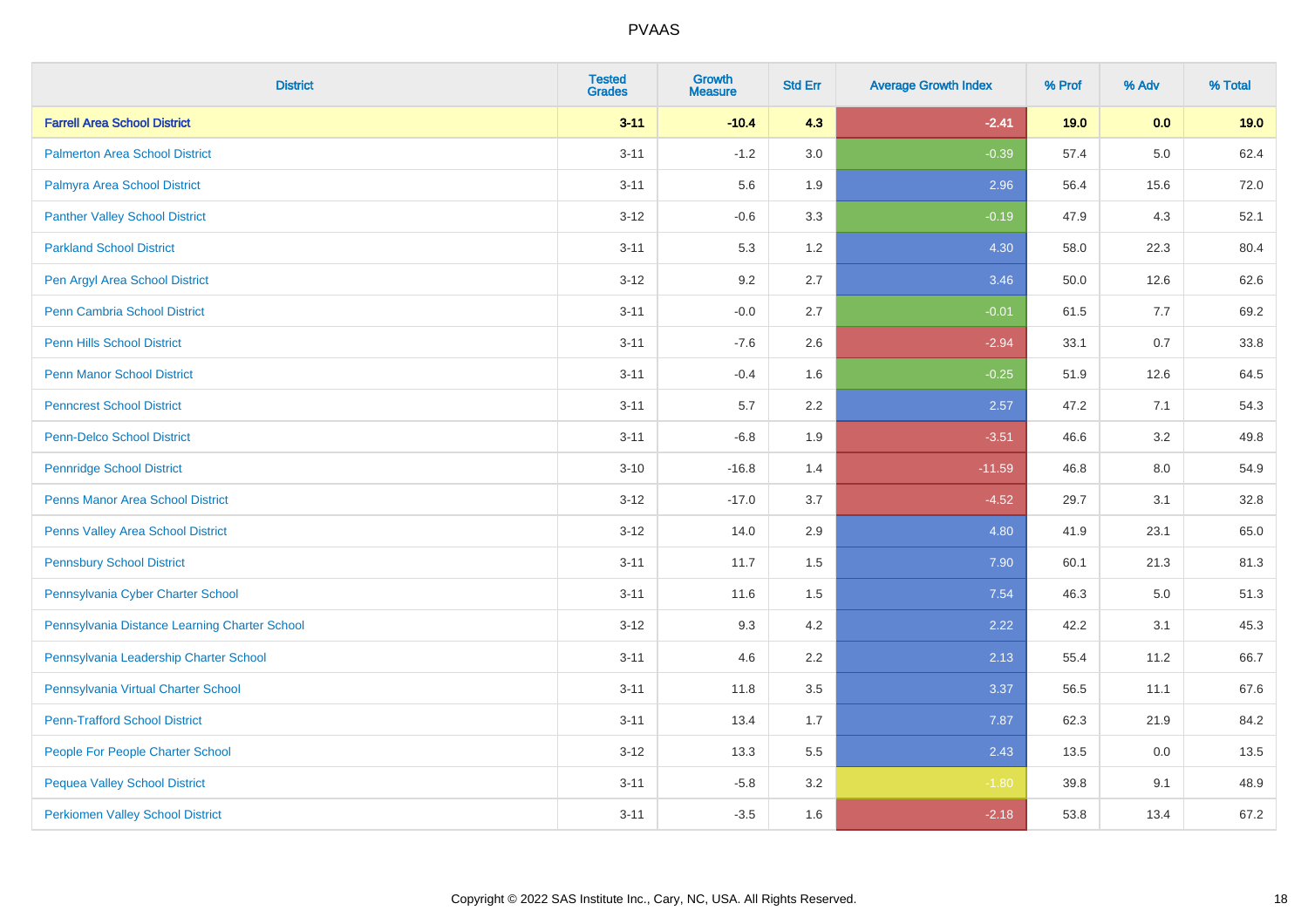| <b>District</b>                                                       | <b>Tested</b><br><b>Grades</b> | <b>Growth</b><br><b>Measure</b> | <b>Std Err</b> | <b>Average Growth Index</b> | % Prof | % Adv | % Total |
|-----------------------------------------------------------------------|--------------------------------|---------------------------------|----------------|-----------------------------|--------|-------|---------|
| <b>Farrell Area School District</b>                                   | $3 - 11$                       | $-10.4$                         | 4.3            | $-2.41$                     | 19.0   | 0.0   | 19.0    |
| Perseus House Charter School Of Excellence                            | $6 - 11$                       | $-5.2$                          | 3.0            | $-1.72$                     | 16.5   | 0.0   | 16.5    |
| <b>Peters Township School District</b>                                | $3 - 11$                       | 5.0                             | 1.8            | 2.76                        | 59.8   | 26.1  | 85.9    |
| Philadelphia Academy Charter School                                   | $3 - 11$                       | $-8.9$                          | 2.9            | $-3.04$                     | 50.5   | 2.9   | 53.4    |
| Philadelphia City School District                                     | $3 - 12$                       | 7.5                             | 0.6            | 12.64                       | 38.4   | 7.0   | 45.4    |
| Philadelphia Electrical & Tech Charter High School                    | $10 - 10$                      | $-0.5$                          | 2.9            | $-0.15$                     | 8.8    | 0.0   | 8.8     |
| Philipsburg-Osceola Area School District                              | $3 - 11$                       | $-24.8$                         | 3.3            | $-7.43$                     | 19.7   | 2.6   | 22.4    |
| <b>Phoenixville Area School District</b>                              | $3 - 11$                       | $-1.7$                          | 2.1            | $-0.83$                     | 59.9   | 10.6  | 70.5    |
| <b>Pine Grove Area School District</b>                                | $3 - 11$                       | $-7.7$                          | 2.9            | $-2.66$                     | 42.3   | 7.7   | 50.0    |
| <b>Pine-Richland School District</b>                                  | $3 - 11$                       | 11.5                            | 1.8            | 6.31                        | 60.6   | 24.4  | 85.0    |
| <b>Pittsburgh School District</b>                                     | $3 - 11$                       | $-3.3$                          | 1.1            | $-3.04$                     | 33.9   | 8.2   | 42.1    |
| <b>Pittston Area School District</b>                                  | $3 - 11$                       | $-10.1$                         | 5.6            | $-1.80$                     | 38.1   | 9.5   | 47.6    |
| <b>Pleasant Valley School District</b>                                | $3 - 11$                       | 3.1                             | 2.0            | 1.57                        | 57.2   | 5.5   | 62.8    |
| <b>Plum Borough School District</b>                                   | $3 - 11$                       | $-11.3$                         | 2.2            | $-5.19$                     | 51.1   | 9.0   | 60.1    |
| Pocono Mountain School District                                       | $3 - 12$                       | $6.8\,$                         | 1.5            | 4.62                        | 45.8   | 5.0   | 50.7    |
| <b>Port Allegany School District</b>                                  | $3 - 11$                       | 4.4                             | 3.6            | 1.21                        | 28.1   | 9.4   | 37.5    |
| <b>Portage Area School District</b>                                   | $3 - 10$                       | $-8.1$                          | 3.6            | $-2.26$                     | 40.6   | 9.4   | 50.0    |
| <b>Pottsgrove School District</b>                                     | $3 - 11$                       | 2.8                             | 2.0            | 1.35                        | 44.0   | 10.0  | 53.9    |
| <b>Pottstown School District</b>                                      | $3 - 12$                       | $-4.0$                          | 2.4            | $-1.68$                     | 29.8   | 1.2   | 31.0    |
| <b>Pottsville Area School District</b>                                | $3 - 12$                       | 4.4                             | 2.3            | 1.94                        | 44.8   | 5.4   | 50.2    |
| Preparatory Charter School Of Mathematics, Science, Tech, And Careers | $9 - 10$                       | $-4.0$                          | 2.5            | $-1.59$                     | 15.0   | 0.0   | 15.0    |
| Propel Charter School - Braddock Hills                                | $3 - 11$                       | $-13.6$                         | 3.6            | $-3.81$                     | 9.7    | 1.6   | 11.3    |
| <b>Propel Charter School-Homestead</b>                                | $3 - 11$                       | $-11.7$                         | 4.1            | $-2.84$                     | 15.9   | 0.0   | 15.9    |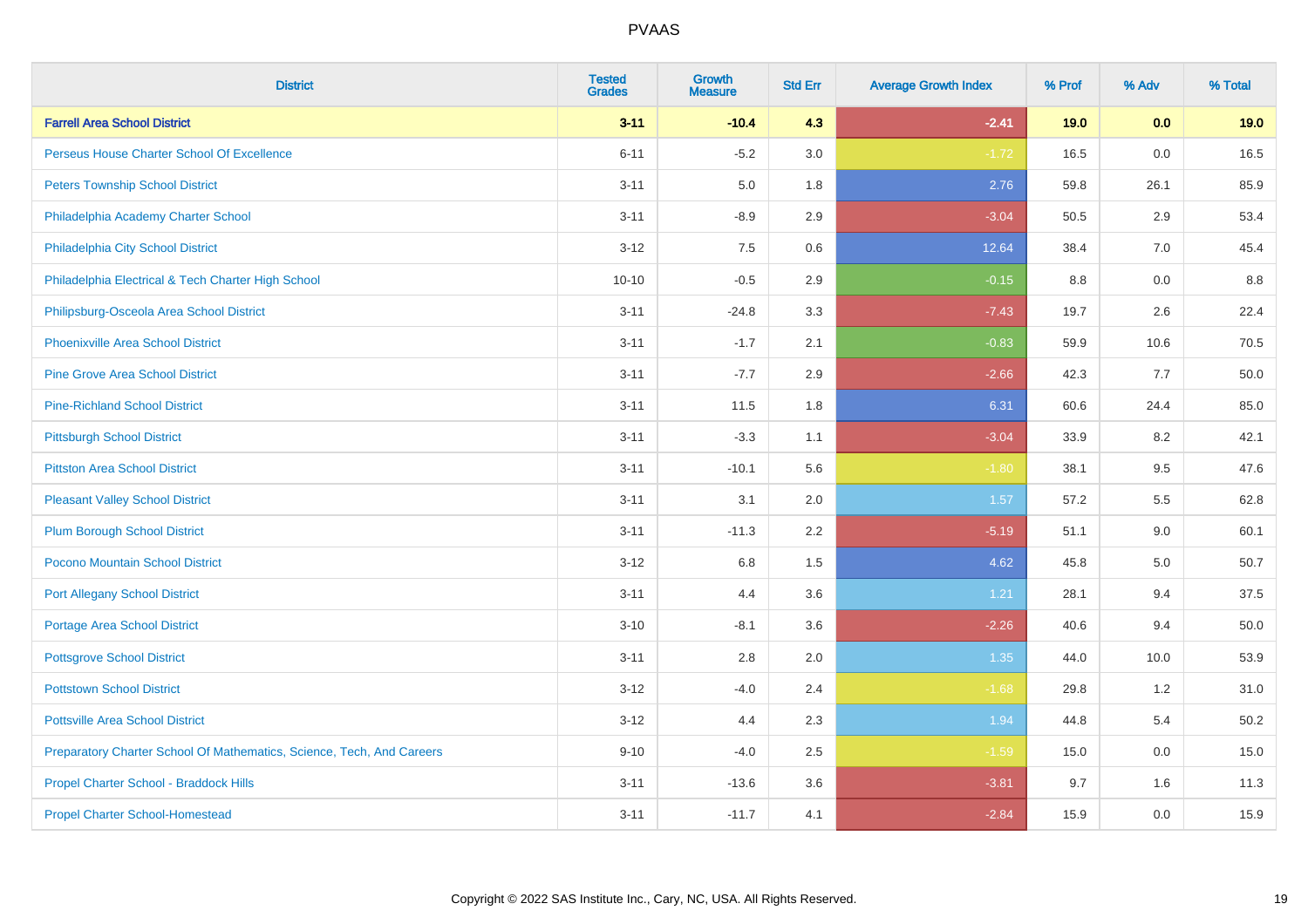| <b>District</b>                                | <b>Tested</b><br><b>Grades</b> | <b>Growth</b><br><b>Measure</b> | <b>Std Err</b> | <b>Average Growth Index</b> | % Prof | % Adv | % Total |
|------------------------------------------------|--------------------------------|---------------------------------|----------------|-----------------------------|--------|-------|---------|
| <b>Farrell Area School District</b>            | $3 - 11$                       | $-10.4$                         | 4.3            | $-2.41$                     | 19.0   | 0.0   | 19.0    |
| <b>Propel Charter School-Montour</b>           | $3 - 10$                       | $-10.7$                         | 3.9            | $-2.71$                     | 13.7   | 0.0   | 13.7    |
| <b>Punxsutawney Area School District</b>       | $3 - 11$                       | 4.2                             | 2.9            | 1.45                        | 55.0   | 5.5   | 60.6    |
| <b>Purchase Line School District</b>           | $3 - 12$                       | 1.7                             | 3.5            | 0.47                        | 43.1   | 5.4   | 48.5    |
| <b>Quaker Valley School District</b>           | $3 - 11$                       | $-2.8$                          | 2.6            | $-1.08$                     | 55.2   | 13.2  | 68.4    |
| <b>Quakertown Community School District</b>    | $3 - 12$                       | $-4.4$                          | 1.6            | $-2.70$                     | 56.5   | 10.0  | 66.6    |
| <b>Radnor Township School District</b>         | $3 - 12$                       | $1.0\,$                         | 2.1            | 0.50                        | 65.0   | 23.2  | 88.2    |
| <b>Reach Cyber Charter School</b>              | $3 - 11$                       | 8.1                             | 4.7            | 1.72                        | 42.4   | 4.6   | 47.0    |
| <b>Reading School District</b>                 | $3 - 11$                       | 10.1                            | 1.4            | 7.25                        | 24.7   | 2.4   | 27.2    |
| <b>Redbank Valley School District</b>          | $3 - 11$                       | $-9.5$                          | 3.4            | $-2.77$                     | 31.5   | 4.9   | 36.4    |
| Renaissance Academy Charter School             | $3 - 11$                       | 8.3                             | 3.3            | 2.54                        | 45.6   | 22.8  | 68.4    |
| <b>Reynolds School District</b>                | $3 - 10$                       | 0.5                             | 3.4            | 0.16                        | 52.1   | 7.0   | 59.2    |
| <b>Richland School District</b>                | $3 - 11$                       | 6.7                             | 2.9            | 2.33                        | 62.2   | 19.2  | 81.4    |
| <b>Ridgway Area School District</b>            | $3 - 11$                       | $-14.5$                         | 4.1            | $-3.56$                     | 49.0   | 9.8   | 58.8    |
| <b>Ridley School District</b>                  | $3 - 12$                       | 10.0                            | 1.6            | 6.10                        | 45.6   | 8.2   | 53.8    |
| <b>Ringgold School District</b>                | $3 - 11$                       | $-14.7$                         | 2.4            | $-6.04$                     | 41.5   | 7.9   | 49.4    |
| <b>Riverside Beaver County School District</b> | $3 - 11$                       | $-14.0$                         | 3.0            | $-4.64$                     | 49.4   | 8.8   | 58.2    |
| <b>Riverside School District</b>               | $3 - 11$                       | $-3.2$                          | 3.0            | $-1.09$                     | 43.0   | 9.0   | 52.0    |
| <b>Riverview School District</b>               | $3 - 11$                       | $-4.6$                          | 3.8            | $-1.20$                     | 57.9   | 15.8  | 73.7    |
| <b>Roberto Clemente Charter School</b>         | $3 - 12$                       | 2.2                             | 4.9            | 0.45                        | 27.5   | 5.0   | 32.5    |
| <b>Rochester Area School District</b>          | $3 - 11$                       | $-13.2$                         | 4.6            | $-2.89$                     | 19.5   | 1.3   | 20.8    |
| <b>Rose Tree Media School District</b>         | $3 - 10$                       | $-25.6$                         | 2.4            | $-10.76$                    | 54.8   | 6.4   | 61.2    |
| Saint Marys Area School District               | $3 - 11$                       | 7.8                             | 2.6            | 3.04                        | 57.0   | 8.2   | 65.2    |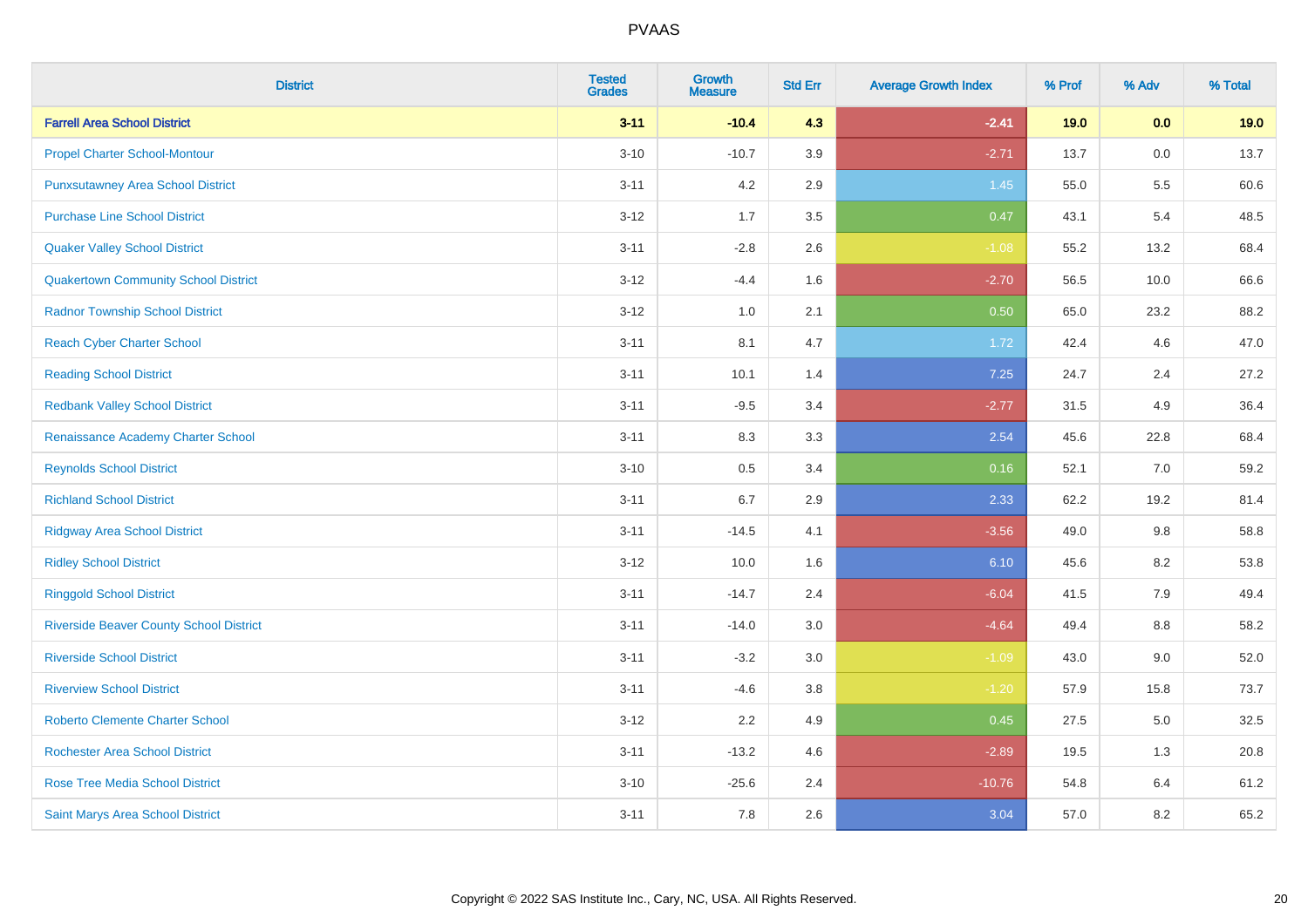| <b>District</b>                               | <b>Tested</b><br><b>Grades</b> | <b>Growth</b><br><b>Measure</b> | <b>Std Err</b> | <b>Average Growth Index</b> | % Prof | % Adv   | % Total |
|-----------------------------------------------|--------------------------------|---------------------------------|----------------|-----------------------------|--------|---------|---------|
| <b>Farrell Area School District</b>           | $3 - 11$                       | $-10.4$                         | 4.3            | $-2.41$                     | 19.0   | 0.0     | 19.0    |
| <b>Salisbury Township School District</b>     | $3 - 11$                       | 6.3                             | 3.6            | 1.77                        | 46.2   | $6.6\,$ | 52.8    |
| Salisbury-Elk Lick School District            | $3 - 11$                       | $-13.5$                         | 5.9            | $-2.30$                     | 27.8   | 0.0     | 27.8    |
| <b>Saucon Valley School District</b>          | $3 - 11$                       | 14.7                            | 2.5            | 5.98                        | 48.7   | 20.2    | 69.0    |
| <b>Sayre Area School District</b>             | $3 - 11$                       | 11.2                            | 3.5            | 3.20                        | 52.2   | 7.5     | 59.7    |
| <b>School Lane Charter School</b>             | $3 - 11$                       | 12.4                            | 3.6            | 3.43                        | 59.1   | 9.8     | 68.9    |
| Schuylkill Haven Area School District         | $3 - 11$                       | $-15.3$                         | 3.1            | $-4.87$                     | 49.7   | 2.4     | 52.1    |
| <b>Schuylkill Valley School District</b>      | $3 - 11$                       | 1.4                             | 2.5            | 0.56                        | 55.1   | 10.2    | 65.3    |
| <b>Scranton School District</b>               | $3 - 12$                       | $-2.9$                          | 2.4            | $-1.22$                     | 45.6   | 3.6     | 49.1    |
| <b>Selinsgrove Area School District</b>       | $3 - 12$                       | 8.3                             | 2.3            | 3.54                        | 56.8   | 10.0    | 66.8    |
| <b>Seneca Valley School District</b>          | $3 - 11$                       | $-1.4$                          | 1.4            | $-0.99$                     | 57.2   | 11.4    | 68.6    |
| <b>Shade-Central City School District</b>     | $3 - 11$                       | $-5.9$                          | 4.6            | $-1.28$                     | 27.8   | 0.0     | 27.8    |
| <b>Shaler Area School District</b>            | $3 - 11$                       | $-0.8$                          | 1.9            | $-0.43$                     | 49.1   | 9.6     | 58.7    |
| <b>Shamokin Area School District</b>          | $3 - 11$                       | $-7.7$                          | 4.8            | $-1.60$                     | 38.1   | 3.2     | 41.3    |
| <b>Shanksville-Stonycreek School District</b> | $3 - 10$                       | 7.0                             | 5.9            | 1.20                        | 64.7   | 17.6    | 82.4    |
| <b>Sharon City School District</b>            | $3 - 11$                       | 4.9                             | 2.6            | 1.87                        | 48.2   | 5.3     | 53.4    |
| <b>Sharpsville Area School District</b>       | $3 - 11$                       | $-1.4$                          | 3.5            | $-0.40$                     | 55.2   | 13.4    | 68.7    |
| <b>Shenandoah Valley School District</b>      | $3 - 11$                       | 9.7                             | 3.9            | 2.49                        | 28.3   | 5.0     | 33.3    |
| Shenango Area School District                 | $3 - 11$                       | $-2.6$                          | 3.3            | $-0.79$                     | 50.6   | 13.9    | 64.6    |
| <b>Shikellamy School District</b>             | $3 - 10$                       | $-22.3$                         | 2.5            | $-8.92$                     | 33.3   | 6.1     | 39.5    |
| <b>Shippensburg Area School District</b>      | $3 - 11$                       | 9.3                             | 1.9            | 4.84                        | 53.1   | 10.2    | 63.3    |
| <b>Slippery Rock Area School District</b>     | $3 - 11$                       | $-6.3$                          | 2.5            | $-2.51$                     | 56.2   | 9.5     | 65.7    |
| <b>Smethport Area School District</b>         | $3 - 12$                       | 0.6                             | 3.9            | 0.15                        | 37.0   | 1.8     | 38.9    |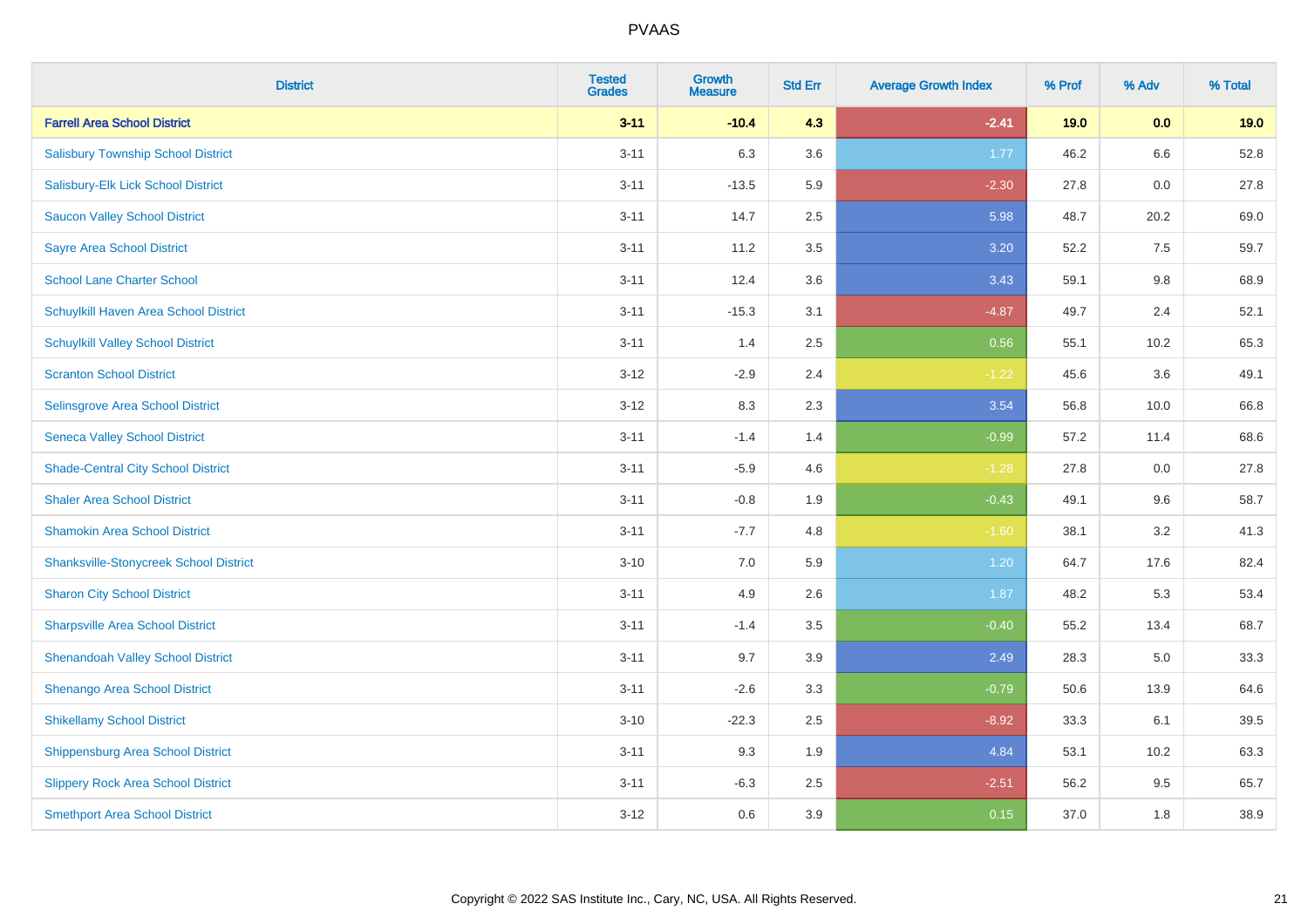| <b>District</b>                            | <b>Tested</b><br><b>Grades</b> | <b>Growth</b><br><b>Measure</b> | <b>Std Err</b> | <b>Average Growth Index</b> | % Prof | % Adv | % Total |
|--------------------------------------------|--------------------------------|---------------------------------|----------------|-----------------------------|--------|-------|---------|
| <b>Farrell Area School District</b>        | $3 - 11$                       | $-10.4$                         | 4.3            | $-2.41$                     | 19.0   | 0.0   | 19.0    |
| <b>Solanco School District</b>             | $3 - 11$                       | $-11.0$                         | 2.0            | $-5.55$                     | 41.6   | 4.5   | 46.1    |
| <b>Somerset Area School District</b>       | $3 - 11$                       | $-4.4$                          | 2.3            | $-1.93$                     | 44.4   | 14.9  | 59.3    |
| <b>Souderton Area School District</b>      | $3 - 11$                       | 12.4                            | 1.5            | 8.28                        | 61.7   | 15.2  | 76.9    |
| South Allegheny School District            | $3 - 11$                       | $-8.8$                          | 3.2            | $-2.70$                     | 40.5   | 0.0   | 40.5    |
| South Butler County School District        | $3 - 10$                       | 3.9                             | 2.5            | 1.54                        | 53.1   | 16.6  | 69.7    |
| South Eastern School District              | $3 - 11$                       | 0.9                             | 2.4            | 0.39                        | 54.8   | 6.6   | 61.4    |
| South Fayette Township School District     | $3 - 11$                       | 1.7                             | 2.0            | 0.88                        | 61.0   | 26.5  | 87.6    |
| <b>South Park School District</b>          | $3 - 11$                       | $-11.3$                         | 2.7            | $-4.23$                     | 53.5   | 13.7  | 67.3    |
| South Side Area School District            | $3 - 11$                       | $-1.6$                          | 3.3            | $-0.48$                     | 50.0   | 6.8   | 56.8    |
| South Western School District              | $3 - 12$                       | 3.9                             | 1.9            | 2.08                        | 60.2   | 8.1   | 68.3    |
| South Williamsport Area School District    | $3 - 10$                       | $-5.7$                          | 2.5            | $-2.30$                     | 45.5   | 4.5   | 50.0    |
| Southeastern Greene School District        | $3 - 10$                       | 3.3                             | 4.6            | 0.72                        | 57.6   | 6.1   | 63.6    |
| Southern Columbia Area School District     | $3 - 11$                       | $-14.6$                         | 3.0            | $-4.92$                     | 55.0   | 4.0   | 59.0    |
| <b>Southern Fulton School District</b>     | $3 - 11$                       | $-23.7$                         | 4.4            | $-5.37$                     | 34.2   | 10.5  | 44.7    |
| Southern Huntingdon County School District | $3 - 11$                       | $-12.9$                         | 3.2            | $-3.98$                     | 32.5   | 2.5   | 35.0    |
| Southern Lehigh School District            | $3 - 11$                       | $-0.4$                          | 2.3            | $-0.17$                     | 66.1   | 11.9  | 78.0    |
| Southern Tioga School District             | $3 - 11$                       | $-11.5$                         | 2.7            | $-4.25$                     | 47.8   | 6.4   | 54.3    |
| Southern York County School District       | $3 - 11$                       | 14.2                            | 2.1            | 6.91                        | 55.1   | 18.1  | 73.1    |
| <b>Southmoreland School District</b>       | $3 - 11$                       | $-8.3$                          | 3.6            | $-2.32$                     | 56.8   | 7.2   | 64.0    |
| <b>Spring Cove School District</b>         | $3 - 11$                       | 3.4                             | 2.5            | 1.33                        | 47.8   | 12.7  | 60.4    |
| <b>Spring Grove Area School District</b>   | $3 - 11$                       | 5.6                             | 2.1            | 2.68                        | 55.1   | 15.0  | 70.1    |
| <b>Springfield School District</b>         | $3 - 11$                       | 13.8                            | 1.7            | 7.99                        | 60.9   | 21.5  | 82.4    |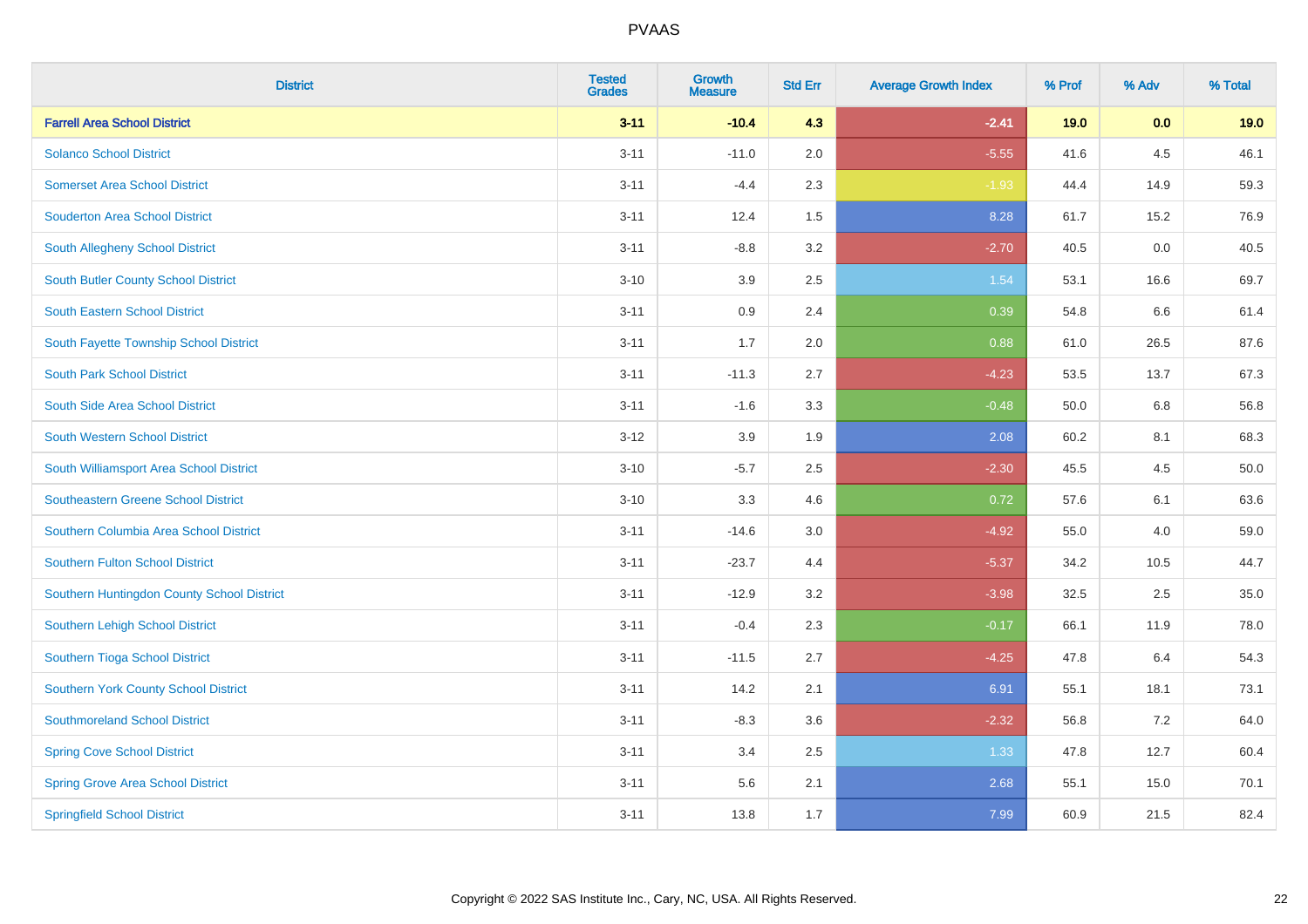| <b>District</b>                              | <b>Tested</b><br><b>Grades</b> | <b>Growth</b><br><b>Measure</b> | <b>Std Err</b> | <b>Average Growth Index</b> | % Prof | % Adv   | % Total |
|----------------------------------------------|--------------------------------|---------------------------------|----------------|-----------------------------|--------|---------|---------|
| <b>Farrell Area School District</b>          | $3 - 11$                       | $-10.4$                         | 4.3            | $-2.41$                     | 19.0   | 0.0     | 19.0    |
| <b>Springfield Township School District</b>  | $3 - 11$                       | $-18.9$                         | 3.2            | $-5.88$                     | 62.6   | $3.6\,$ | 66.3    |
| <b>Spring-Ford Area School District</b>      | $3 - 11$                       | 6.0                             | 1.3            | 4.46                        | 60.8   | 16.5    | 77.4    |
| <b>State College Area School District</b>    | $3 - 11$                       | 20.5                            | 1.4            | 14.33                       | 58.0   | 25.9    | 84.0    |
| <b>Steel Valley School District</b>          | $3 - 11$                       | 6.5                             | 3.4            | 1.89                        | 50.7   | 5.6     | 56.3    |
| <b>Steelton-Highspire School District</b>    | $3 - 11$                       | $-11.8$                         | 3.5            | $-3.40$                     | 14.5   | 0.0     | 14.5    |
| <b>Sto-Rox School District</b>               | $3 - 10$                       | 6.6                             | 3.7            | 1.80                        | 13.4   | 0.0     | 13.4    |
| <b>Stroudsburg Area School District</b>      | $3 - 11$                       | 5.5                             | 1.9            | 2.88                        | 48.1   | 4.2     | 52.3    |
| <b>Sugar Valley Rural Charter School</b>     | $3 - 11$                       | $-11.0$                         | 4.5            | $-2.46$                     | 14.9   | 0.0     | 14.9    |
| <b>Sullivan County School District</b>       | $3 - 10$                       | $-4.0$                          | 4.4            | $-0.90$                     | 66.7   | $2.6\,$ | 69.2    |
| <b>Susquehanna Community School District</b> | $3 - 11$                       | $-2.8$                          | 4.2            | $-0.66$                     | 49.4   | 6.9     | 56.3    |
| Susquehanna Township School District         | $3 - 12$                       | $-5.8$                          | 2.7            | $-2.17$                     | 36.0   | 5.6     | 41.6    |
| <b>Susquenita School District</b>            | $3 - 11$                       | $-0.1$                          | 2.8            | $-0.01$                     | 47.7   | 10.1    | 57.8    |
| <b>Tacony Academy Charter School</b>         | $3 - 11$                       | $-14.7$                         | 3.0            | $-4.82$                     | 22.4   | 1.8     | 24.1    |
| <b>Tamaqua Area School District</b>          | $3 - 12$                       | $-8.2$                          | 2.5            | $-3.24$                     | 44.5   | 1.9     | 46.4    |
| <b>Tech Freire Charter School</b>            | $9 - 11$                       | 9.3                             | 2.9            | 3.26                        | 18.0   | 1.1     | 19.1    |
| The New Academy Charter School               | $8 - 11$                       | $-10.4$                         | 5.2            | $-2.00$                     | 0.0    | 0.0     | $0.0\,$ |
| <b>Tidioute Community Charter School</b>     | $3 - 11$                       | 5.7                             | 5.1            | 1.11                        | 34.4   | 21.9    | 56.2    |
| <b>Titusville Area School District</b>       | $3 - 11$                       | $-13.2$                         | 2.6            | $-4.99$                     | 43.2   | 4.8     | 48.0    |
| <b>Towanda Area School District</b>          | $3 - 11$                       | 4.0                             | 2.8            | 1.44                        | 39.4   | 6.6     | 46.0    |
| <b>Trinity Area School District</b>          | $3 - 11$                       | $-5.4$                          | 2.0            | $-2.71$                     | 48.3   | 11.8    | 60.1    |
| <b>Tri-Valley School District</b>            | $3 - 10$                       | $-6.4$                          | 4.1            | $-1.57$                     | 37.0   | 4.4     | 41.3    |
| <b>Troy Area School District</b>             | $3 - 10$                       | $-4.3$                          | 3.4            | $-1.26$                     | 43.2   | 5.7     | 48.9    |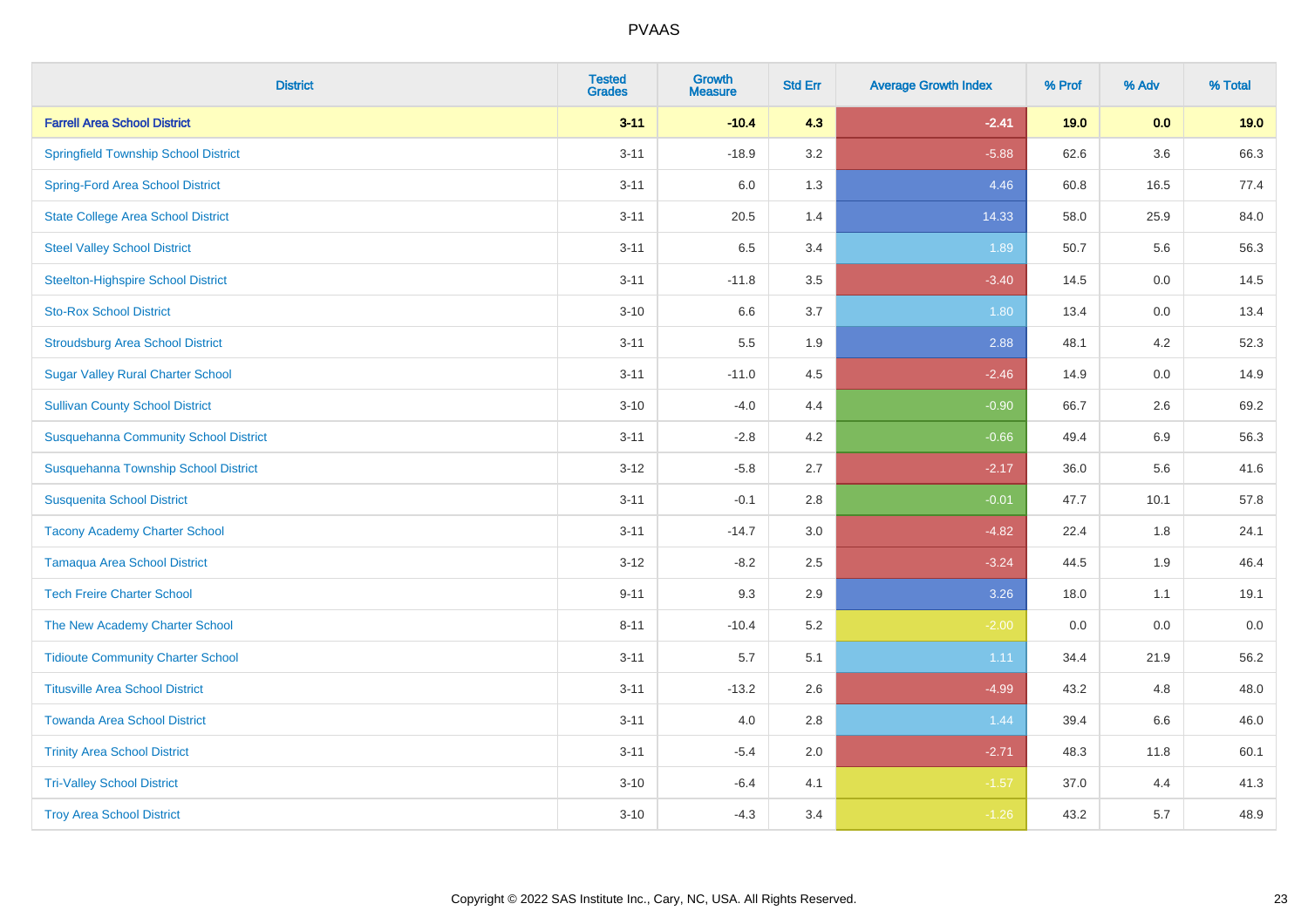| <b>District</b>                                | <b>Tested</b><br><b>Grades</b> | Growth<br><b>Measure</b> | <b>Std Err</b> | <b>Average Growth Index</b> | % Prof | % Adv   | % Total |
|------------------------------------------------|--------------------------------|--------------------------|----------------|-----------------------------|--------|---------|---------|
| <b>Farrell Area School District</b>            | $3 - 11$                       | $-10.4$                  | 4.3            | $-2.41$                     | 19.0   | 0.0     | 19.0    |
| <b>Tulpehocken Area School District</b>        | $3 - 12$                       | $-13.7$                  | 2.8            | $-4.81$                     | 36.7   | 2.8     | 39.4    |
| <b>Tunkhannock Area School District</b>        | $3 - 11$                       | 2.3                      | 2.2            | 1.01                        | 44.9   | 9.6     | 54.6    |
| <b>Turkeyfoot Valley Area School District</b>  | $3 - 12$                       | $-4.3$                   | 5.6            | $-0.76$                     | 22.0   | 5.1     | 27.1    |
| <b>Tuscarora School District</b>               | $3 - 11$                       | $-0.6$                   | 2.3            | $-0.27$                     | 45.1   | 8.1     | 53.2    |
| <b>Tussey Mountain School District</b>         | $3 - 12$                       | 1.5                      | 3.7            | 0.40                        | 38.6   | 1.8     | 40.4    |
| <b>Twin Valley School District</b>             | $3 - 12$                       | $-3.6$                   | 2.1            | $-1.69$                     | 49.6   | 7.1     | 56.8    |
| <b>Tyrone Area School District</b>             | $3 - 12$                       | 19.7                     | 2.5            | 7.87                        | 60.4   | 16.7    | 77.1    |
| <b>Union Area School District</b>              | $3 - 11$                       | 1.9                      | 4.3            | 0.44                        | 61.5   | 0.0     | 61.5    |
| <b>Union City Area School District</b>         | $3 - 12$                       | $-10.2$                  | 3.6            | $-2.87$                     | 42.9   | 3.2     | 46.0    |
| <b>Union School District</b>                   | $3 - 12$                       | 2.3                      | 4.2            | 0.54                        | 32.6   | 7.0     | 39.5    |
| <b>Uniontown Area School District</b>          | $3 - 11$                       | 6.0                      | 3.2            | 1.87                        | 62.4   | 5.9     | 68.2    |
| <b>Unionville-Chadds Ford School District</b>  | $3 - 11$                       | 17.1                     | 3.1            | 5.51                        | 68.1   | 13.2    | 81.3    |
| <b>United School District</b>                  | $3 - 11$                       | 2.1                      | 3.4            | 0.63                        | 60.3   | 6.6     | 66.9    |
| <b>Universal Audenried Charter School</b>      | $9 - 11$                       | $-5.8$                   | 2.4            | $-2.40$                     | 14.6   | 0.0     | 14.6    |
| <b>Upper Adams School District</b>             | $3 - 11$                       | 1.3                      | 2.9            | 0.47                        | 55.2   | $8.6\,$ | 63.8    |
| <b>Upper Darby School District</b>             | $3 - 12$                       | 6.9                      | 1.5            | 4.62                        | 45.0   | 6.7     | 51.7    |
| <b>Upper Dauphin Area School District</b>      | $3 - 11$                       | $-6.3$                   | 3.2            | $-1.98$                     | 37.4   | 4.8     | 42.2    |
| <b>Upper Dublin School District</b>            | $3 - 12$                       | 15.4                     | 1.8            | 8.53                        | 60.8   | 24.8    | 85.6    |
| <b>Upper Merion Area School District</b>       | $3 - 11$                       | 15.3                     | 2.0            | 7.62                        | 59.3   | 19.3    | 78.6    |
| <b>Upper Moreland Township School District</b> | $3 - 11$                       | $-5.0$                   | 2.2            | $-2.31$                     | 57.9   | 4.0     | 61.9    |
| <b>Upper Perkiomen School District</b>         | $3 - 11$                       | 22.1                     | 2.1            | 10.74                       | 57.7   | 13.2    | 70.9    |
| <b>Upper Saint Clair School District</b>       | $3 - 11$                       | 18.5                     | 1.7            | 10.65                       | 61.8   | 30.1    | 91.9    |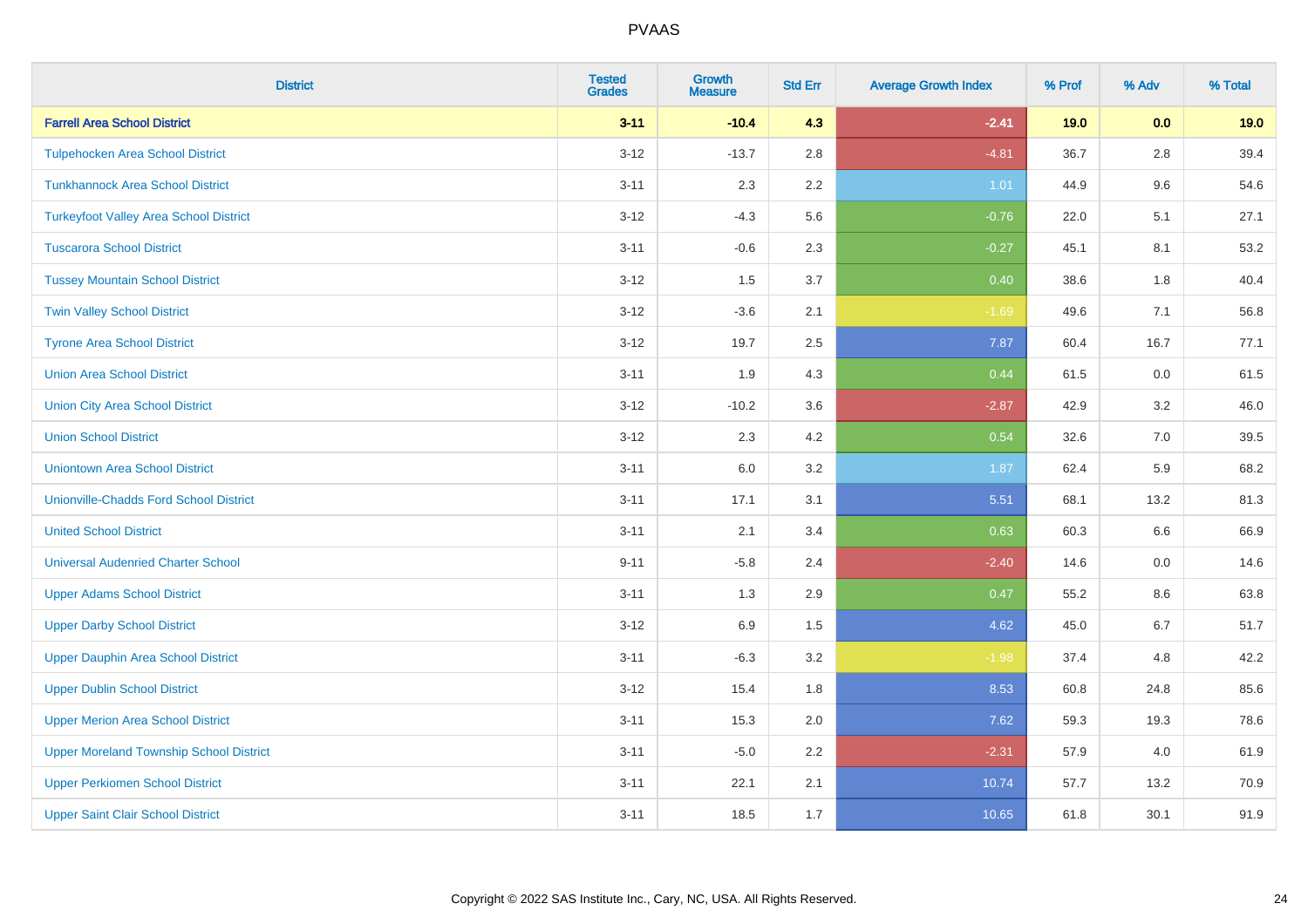| <b>District</b>                               | <b>Tested</b><br><b>Grades</b> | <b>Growth</b><br><b>Measure</b> | <b>Std Err</b> | <b>Average Growth Index</b> | % Prof | % Adv | % Total |
|-----------------------------------------------|--------------------------------|---------------------------------|----------------|-----------------------------|--------|-------|---------|
| <b>Farrell Area School District</b>           | $3 - 11$                       | $-10.4$                         | 4.3            | $-2.41$                     | 19.0   | 0.0   | 19.0    |
| Urban Pathways 6-12 Charter School            | $6 - 11$                       | 4.8                             | 6.4            | 0.75                        | 28.6   | 0.0   | 28.6    |
| <b>Valley Grove School District</b>           | $3 - 10$                       | $-3.7$                          | 3.7            | $-1.01$                     | 51.2   | 6.1   | 57.3    |
| <b>Valley View School District</b>            | $3 - 11$                       | 18.1                            | 2.4            | 7.42                        | 53.7   | 14.7  | 68.4    |
| <b>Wallenpaupack Area School District</b>     | $3 - 11$                       | $-7.1$                          | 2.3            | $-3.09$                     | 40.8   | 2.4   | 43.1    |
| <b>Wallingford-Swarthmore School District</b> | $3 - 10$                       | 0.9                             | 2.4            | 0.38                        | 64.4   | 22.7  | 87.1    |
| <b>Warren County School District</b>          | $3 - 11$                       | $-0.1$                          | 1.8            | $-0.06$                     | 37.2   | 5.3   | 42.6    |
| <b>Warrior Run School District</b>            | $3 - 11$                       | 4.6                             | 3.0            | 1.51                        | 40.9   | 8.1   | 49.0    |
| <b>Warwick School District</b>                | $3 - 11$                       | 5.2                             | 1.9            | 2.76                        | 46.4   | 17.0  | 63.3    |
| <b>Washington School District</b>             | $3 - 11$                       | $-4.9$                          | 2.8            | $-1.76$                     | 30.1   | 2.4   | 32.5    |
| <b>Wattsburg Area School District</b>         | $3 - 11$                       | 6.5                             | 2.7            | 2.43                        | 42.7   | 7.6   | 50.3    |
| <b>Wayne Highlands School District</b>        | $3 - 11$                       | 7.8                             | 2.4            | 3.23                        | 52.3   | 13.1  | 65.4    |
| <b>Waynesboro Area School District</b>        | $3 - 12$                       | $-6.1$                          | 1.9            | $-3.20$                     | 50.0   | 6.8   | 56.8    |
| <b>Wellsboro Area School District</b>         | $3 - 11$                       | $-12.4$                         | 3.0            | $-4.11$                     | 49.2   | 11.9  | 61.1    |
| <b>West Allegheny School District</b>         | $3 - 12$                       | 4.0                             | 2.1            | 1.96                        | 63.1   | 15.7  | 78.8    |
| <b>West Branch Area School District</b>       | $3 - 11$                       | 0.2                             | 3.8            | 0.05                        | 47.2   | 1.9   | 49.1    |
| <b>West Chester Area School District</b>      | $3 - 11$                       | 12.6                            | 1.2            | 10.38                       | 66.8   | 20.2  | 87.0    |
| <b>West Greene School District</b>            | $3 - 11$                       | $-4.5$                          | 4.3            | $-1.04$                     | 36.6   | 7.3   | 43.9    |
| West Jefferson Hills School District          | $3 - 11$                       | 1.8                             | 2.1            | 0.88                        | 55.7   | 20.8  | 76.4    |
| <b>West Middlesex Area School District</b>    | $3 - 10$                       | $-8.4$                          | 3.8            | $-2.21$                     | 34.9   | 2.8   | 37.6    |
| <b>West Mifflin Area School District</b>      | $3 - 12$                       | $-12.3$                         | 2.9            | $-4.22$                     | 39.7   | 10.3  | 50.0    |
| <b>West Perry School District</b>             | $3 - 11$                       | 12.5                            | 2.5            | 4.99                        | 56.6   | 8.4   | 65.0    |
| <b>West Shore School District</b>             | $3-12$                         | 5.0                             | 1.4            | 3.59                        | 54.2   | 9.4   | 63.6    |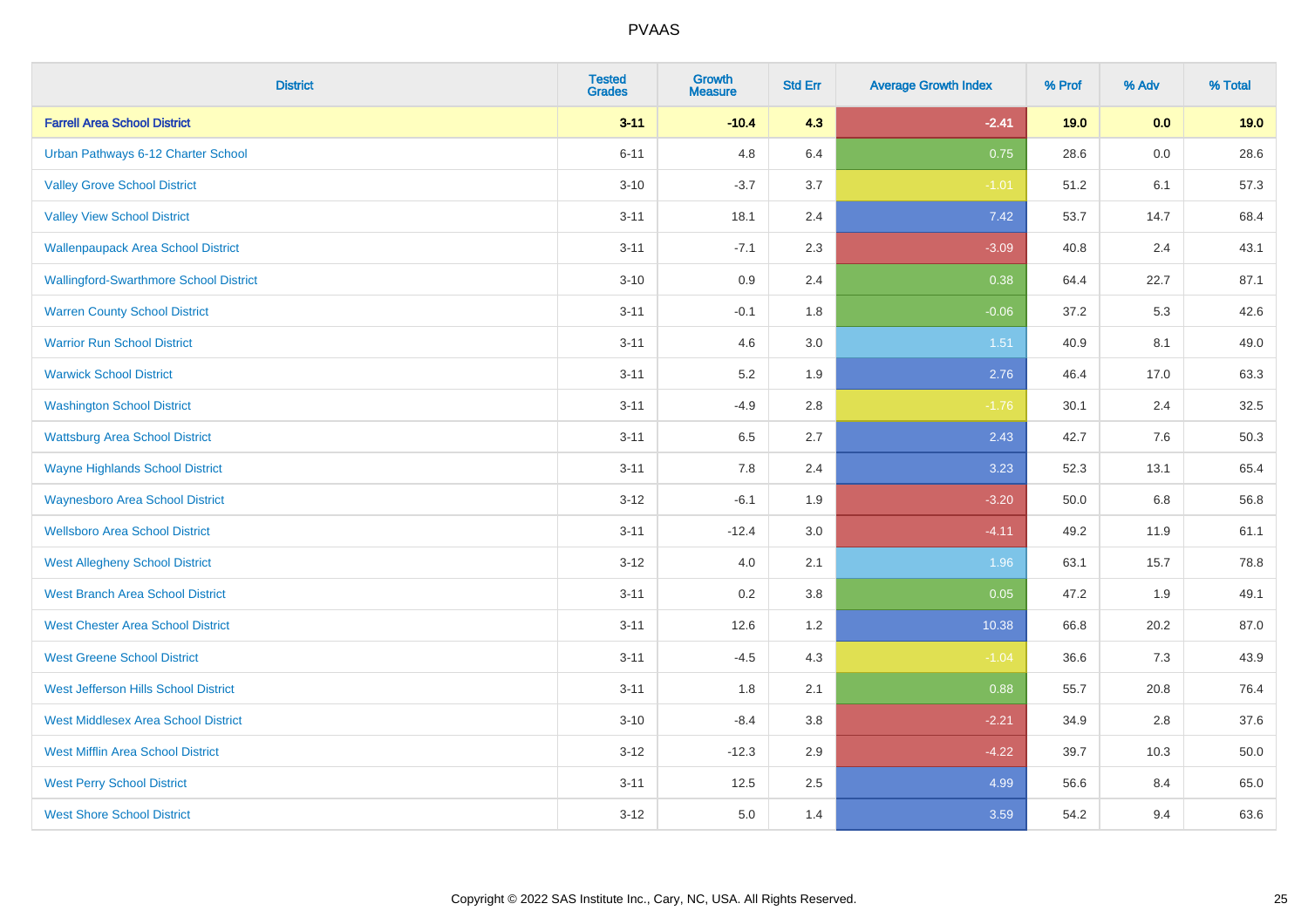| <b>District</b>                                 | <b>Tested</b><br><b>Grades</b> | <b>Growth</b><br><b>Measure</b> | <b>Std Err</b> | <b>Average Growth Index</b> | % Prof  | % Adv | % Total |
|-------------------------------------------------|--------------------------------|---------------------------------|----------------|-----------------------------|---------|-------|---------|
| <b>Farrell Area School District</b>             | $3 - 11$                       | $-10.4$                         | 4.3            | $-2.41$                     | 19.0    | 0.0   | 19.0    |
| <b>West Side CTC</b>                            | $9 - 10$                       | $-37.4$                         | 4.3            | $-8.64$                     | $8.8\,$ | 0.0   | $8.8\,$ |
| <b>West York Area School District</b>           | $3 - 12$                       | 3.2                             | 2.3            | 1.38                        | 53.8    | 4.4   | 58.2    |
| <b>Western Beaver County School District</b>    | $3 - 11$                       | $-7.8$                          | 4.2            | $-1.87$                     | 56.5    | 6.5   | 63.0    |
| <b>Western Wayne School District</b>            | $3 - 11$                       | 5.6                             | 2.9            | 1.93                        | 41.3    | 17.4  | 58.7    |
| <b>Westinghouse Arts Academy Charter School</b> | $9 - 10$                       | $-0.7$                          | 3.6            | $-0.19$                     | 59.2    | 8.4   | 67.6    |
| <b>Westmont Hilltop School District</b>         | $3 - 11$                       | $-4.0$                          | 2.8            | $-1.40$                     | 36.3    | 13.3  | 49.6    |
| <b>Whitehall-Coplay School District</b>         | $3 - 11$                       | 6.1                             | 1.8            | 3.45                        | 49.3    | 7.4   | 56.6    |
| <b>Wilkes-Barre Area School District</b>        | $3 - 11$                       | 0.1                             | 3.2            | 0.02                        | 35.5    | 5.4   | 40.9    |
| <b>William Penn School District</b>             | $3 - 12$                       | 8.3                             | 2.1            | 3.99                        | 35.6    | 3.0   | 38.7    |
| <b>Williams Valley School District</b>          | $3 - 11$                       | $-7.3$                          | 3.4            | $-2.13$                     | 23.2    | 0.0   | 23.2    |
| <b>Williamsburg Community School District</b>   | $3 - 11$                       | $-14.3$                         | 4.1            | $-3.48$                     | 28.3    | 0.0   | 28.3    |
| <b>Williamsport Area School District</b>        | $3 - 11$                       | 1.9                             | 1.8            | 1.04                        | 44.1    | 12.8  | 56.9    |
| <b>Wilmington Area School District</b>          | $3 - 11$                       | 7.5                             | 3.0            | 2.48                        | 55.1    | 5.1   | 60.2    |
| <b>Wilson Area School District</b>              | $3 - 11$                       | 6.0                             | 2.6            | 2.30                        | 48.7    | 8.5   | 57.2    |
| <b>Wilson School District</b>                   | $3 - 12$                       | 8.8                             | 1.5            | 5.96                        | 52.6    | 14.6  | 67.2    |
| <b>Windber Area School District</b>             | $3 - 11$                       | $-7.2$                          | 3.2            | $-2.24$                     | 55.4    | 7.2   | 62.6    |
| <b>Wissahickon School District</b>              | $3 - 10$                       | 12.5                            | 1.8            | 6.85                        | 58.3    | 22.4  | 80.7    |
| <b>Woodland Hills School District</b>           | $3 - 12$                       | 3.2                             | 2.6            | 1.22                        | 31.4    | 3.6   | 35.0    |
| <b>Wyalusing Area School District</b>           | $3 - 12$                       | $8.8\,$                         | 3.3            | 2.68                        | 54.6    | 11.7  | 66.2    |
| <b>Wyoming Area School District</b>             | $3 - 10$                       | $-1.3$                          | 2.6            | $-0.50$                     | 53.8    | 10.8  | 64.6    |
| <b>Wyoming Valley West School District</b>      | $3 - 11$                       | $-2.2$                          | 2.4            | $-0.91$                     | 49.4    | 3.0   | 52.4    |
| <b>Wyomissing Area School District</b>          | $3 - 12$                       | 0.8                             | 2.6            | 0.33                        | 55.7    | 17.6  | 73.3    |